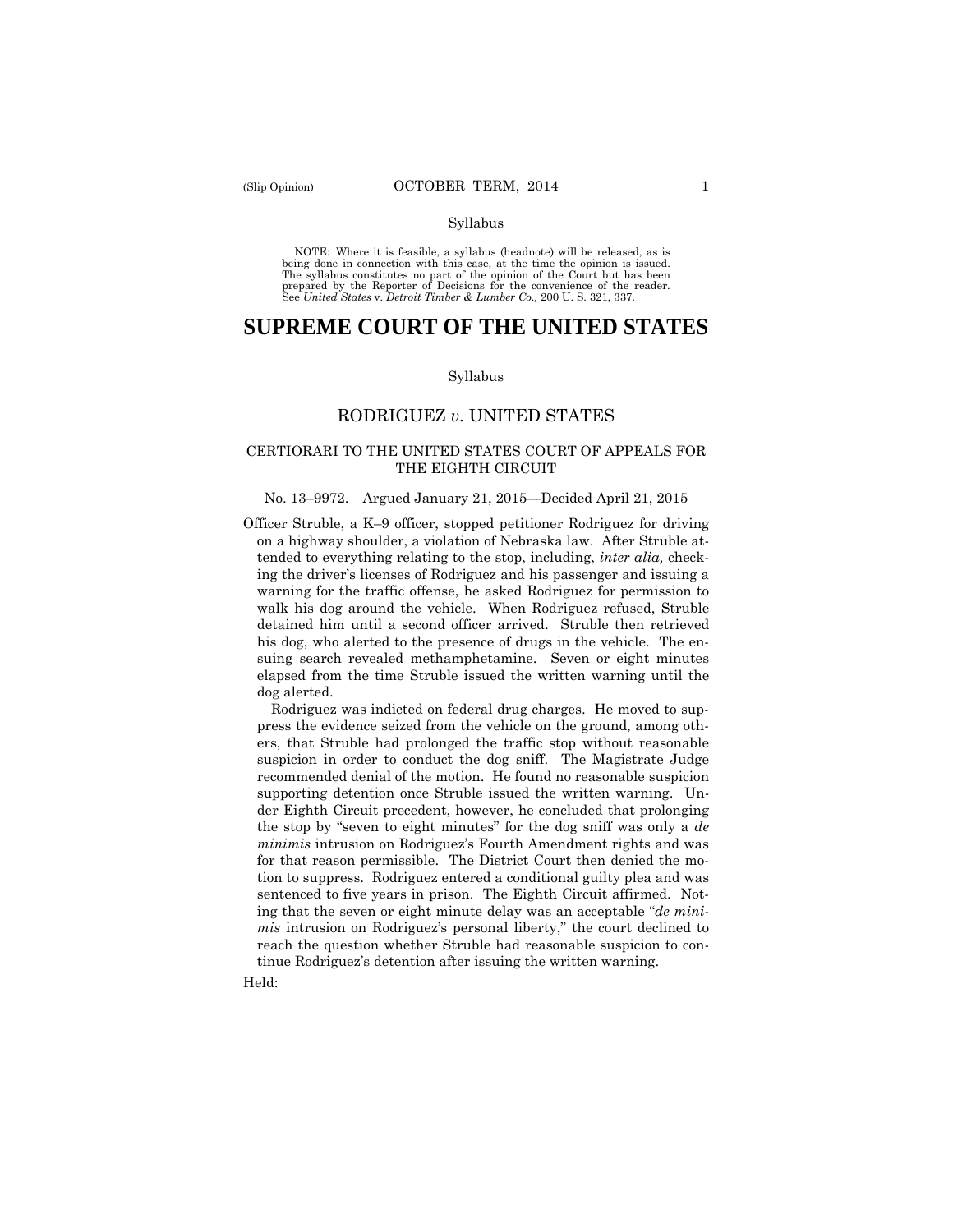#### Syllabus

1. Absent reasonable suspicion, police extension of a traffic stop in order to conduct a dog sniff violates the Constitution's shield against unreasonable seizures.

A routine traffic stop is more like a brief stop under *Terry* v. *Ohio*, 392 U. S. 1, than an arrest, see, *e.g., Arizona* v. *Johnson*, 555 U. S. 323, 330. Its tolerable duration is determined by the seizure's "mission," which is to address the traffic violation that warranted the stop, *Illinois* v. *Caballes*, 543 U. S. 405, 407 and attend to related safety concerns. Authority for the seizure ends when tasks tied to the traffic infraction are—or reasonably should have been completed. The Fourth Amendment may tolerate certain unrelated investigations that do not lengthen the roadside detention, *Johnson*, 555 U. S., at 327–328 (questioning); *Caballes*, 543 U. S., at 406, 408 (dog sniff), but a traffic stop "become[s] unlawful if it is prolonged beyond the time reasonably required to complete th[e] mission" of issuing a warning ticket, *id.,* at 407.

Beyond determining whether to issue a traffic ticket, an officer's mission during a traffic stop typically includes checking the driver's license, determining whether there are outstanding warrants against the driver, and inspecting the automobile's registration and proof of insurance. These checks serve the same objective as enforcement of the traffic code: ensuring that vehicles on the road are operated safely and responsibly. See *Delaware* v. *Prouse*, 440 U. S. 648, 658–659. Lacking the same close connection to roadway safety as the ordinary inquiries, a dog sniff is not fairly characterized as part of the officer's traffic mission.

In concluding that the *de minimis* intrusion here could be offset by the Government's interest in stopping the flow of illegal drugs, the Eighth Circuit relied on *Pennsylvania* v. *Mimms*, 434 U. S. 106. The Court reasoned in *Mimms* that the government's "legitimate and weighty" interest in officer safety outweighed the "*de minimis*" additional intrusion of requiring a driver, lawfully stopped, to exit a vehicle, *id.,* at 110–111. The officer-safety interest recognized in *Mimms*, however, stemmed from the danger to the officer associated with the traffic stop itself. On-scene investigation into other crimes, in contrast, detours from the officer's traffic-control mission and therefore gains no support from *Mimms*.

The Government's argument that an officer who completes all traffic-related tasks expeditiously should earn extra time to pursue an unrelated criminal investigation is unpersuasive, for a traffic stop "prolonged beyond" the time in fact needed for the officer to complete his traffic-based inquiries is "unlawful," *Caballes*, 543 U. S., at 407. The critical question is not whether the dog sniff occurs before or after the officer issues a ticket, but whether conducting the sniff adds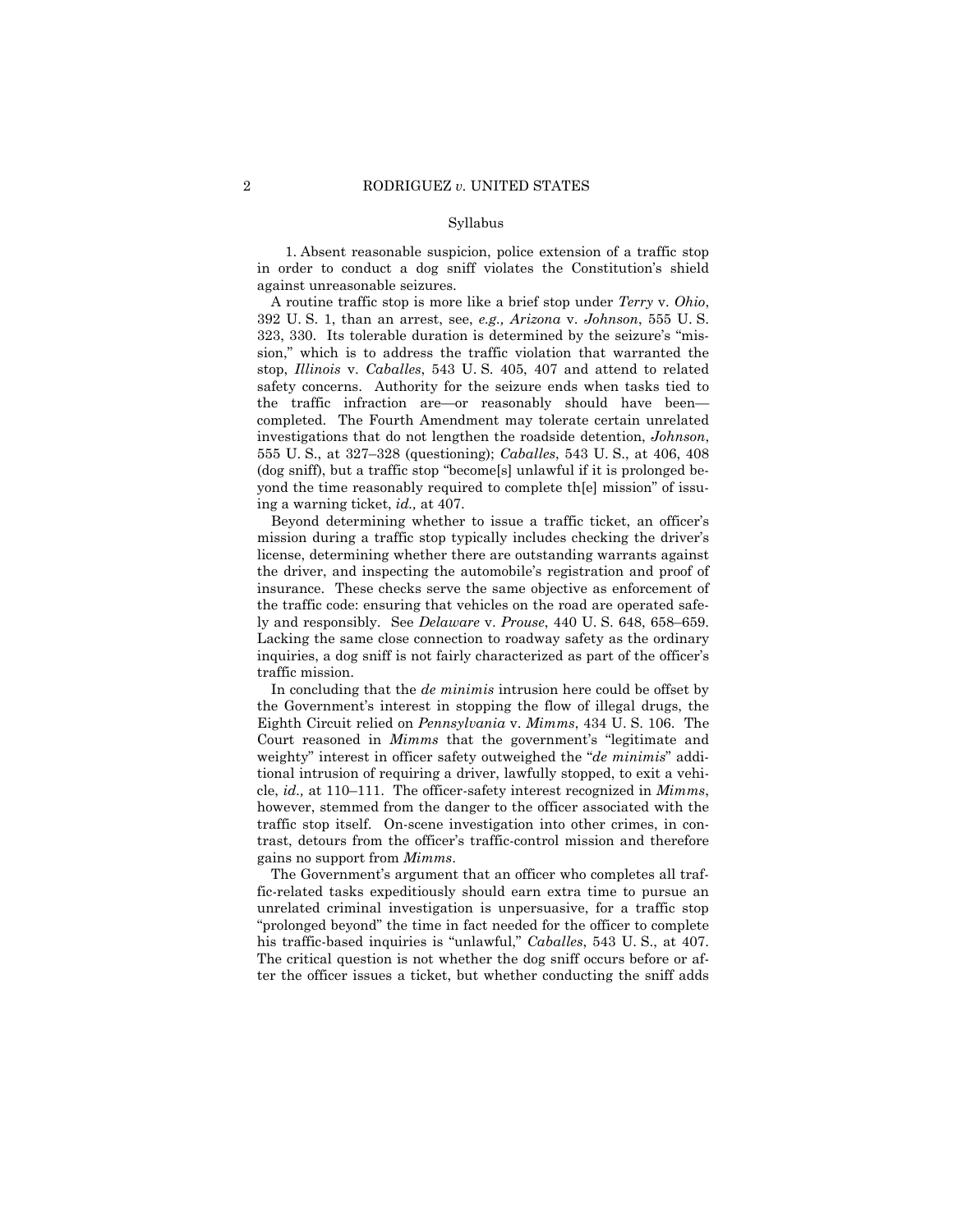### Syllabus

time to the stop. Pp. 5–8.

2. The determination adopted by the District Court that detention for the dog sniff was not independently supported by individualized suspicion was not reviewed by the Eighth Circuit. That question therefore remains open for consideration on remand. P. 9.

741 F. 3d 905, vacated and remanded.

GINSBURG, J., delivered the opinion of the Court, in which ROBERTS, C. J., and SCALIA, BREYER, SOTOMAYOR, and KAGAN, JJ., joined. KEN-NEDY, J., filed a dissenting opinion. THOMAS, J., filed a dissenting opinion, in which ALITO, J., joined, and in which KENNEDY, J., joined as to all but Part III. ALITO, J., filed a dissenting opinion.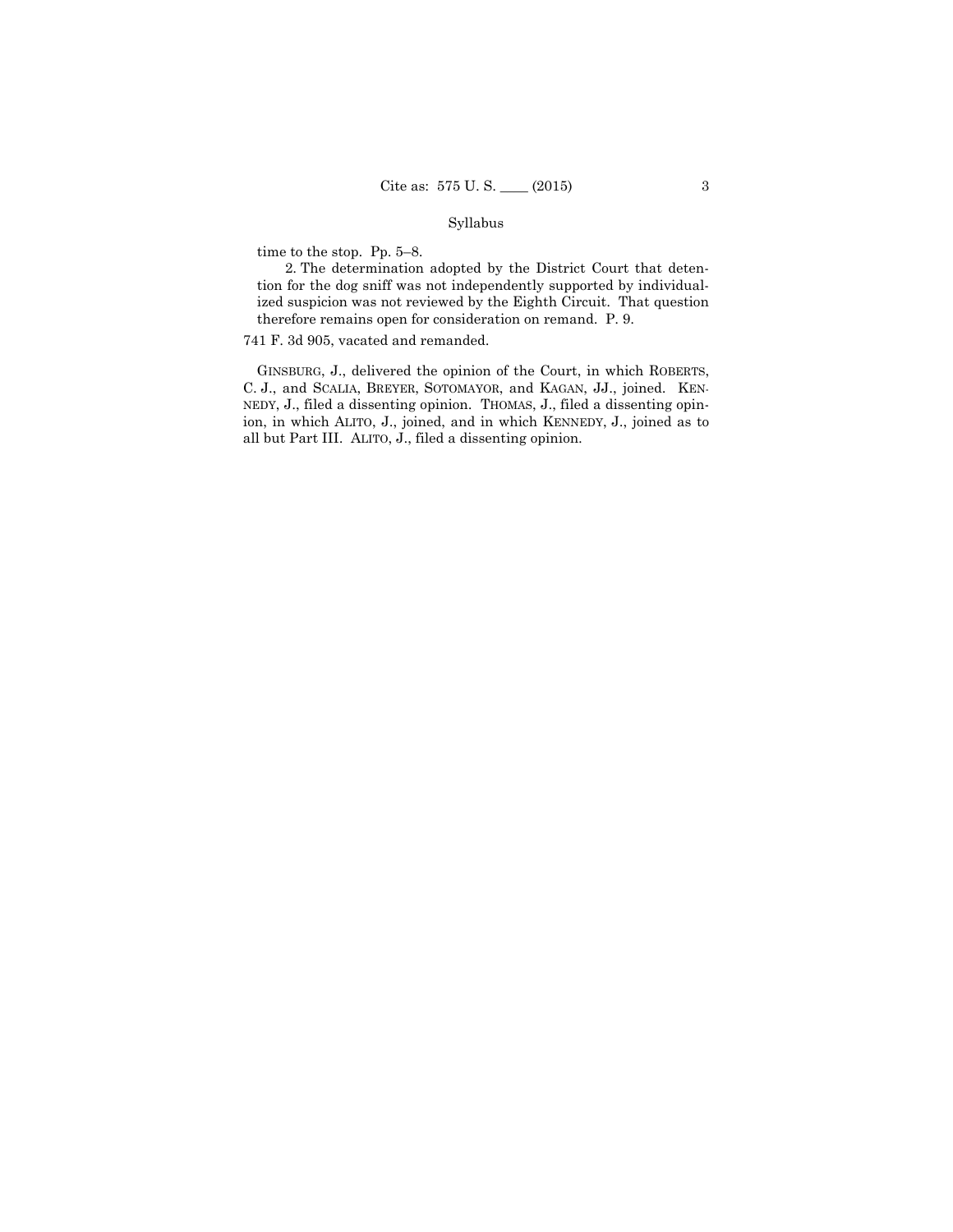preliminary print of the United States Reports. Readers are requested to notify the Reporter of Decisions, Supreme Court of the United States, Wash- ington, D. C. 20543, of any typographical or other formal errors, in order that corrections may be made before the preliminary print goes to press. NOTICE: This opinion is subject to formal revision before publication in the

### $\frac{1}{2}$  , where  $\frac{1}{2}$ **SUPREME COURT OF THE UNITED STATES**

#### $\frac{1}{2}$  ,  $\frac{1}{2}$  ,  $\frac{1}{2}$  ,  $\frac{1}{2}$  ,  $\frac{1}{2}$  ,  $\frac{1}{2}$ No. 13–9972

## DENNYS RODRIGUEZ, PETITIONER *v.* UNITED STATES

## ON WRIT OF CERTIORARI TO THE UNITED STATES COURT OF APPEALS FOR THE EIGHTH CIRCUIT

#### [April 21, 2015]

### JUSTICE GINSBURG delivered the opinion of the Court.

In *Illinois* v. *Caballes*, 543 U. S. 405 (2005), this Court held that a dog sniff conducted during a lawful traffic stop does not violate the Fourth Amendment's proscription of unreasonable seizures. This case presents the question whether the Fourth Amendment tolerates a dog sniff conducted after completion of a traffic stop. We hold that a police stop exceeding the time needed to handle the matter for which the stop was made violates the Constitution's shield against unreasonable seizures. A seizure justified only by a police-observed traffic violation, therefore, "become[s] unlawful if it is prolonged beyond the time reasonably required to complete th[e] mission" of issuing a ticket for the violation. *Id*., at 407. The Court so recognized in *Caballes*, and we adhere to the line drawn in that decision.

I

Just after midnight on March 27, 2012, police officer Morgan Struble observed a Mercury Mountaineer veer slowly onto the shoulder of Nebraska State Highway 275 for one or two seconds and then jerk back onto the road.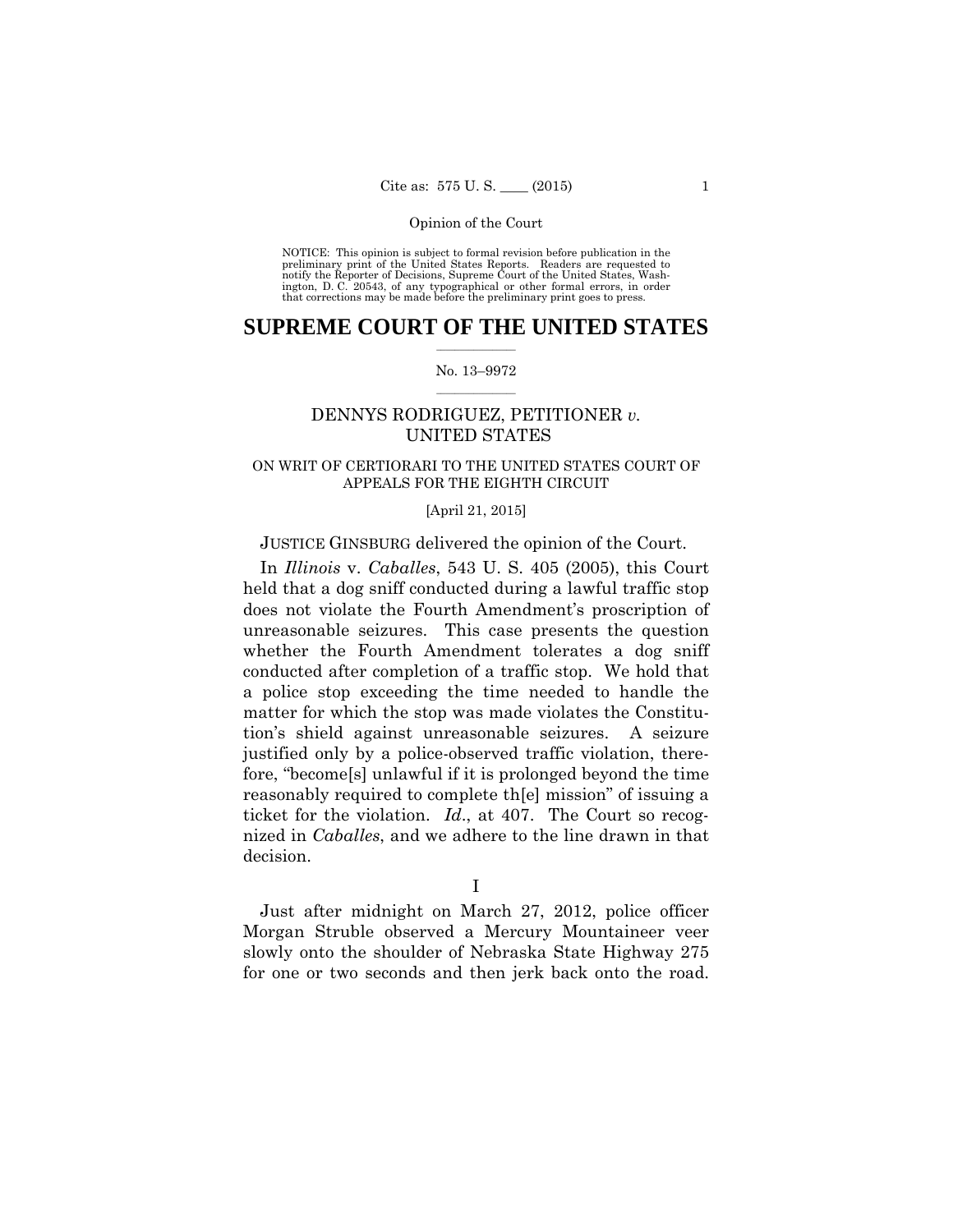Nebraska law prohibits driving on highway shoulders, see Neb. Rev. Stat. §60–6,142 (2010), and on that basis, Struble pulled the Mountaineer over at 12:06 a.m. Struble is a K–9 officer with the Valley Police Department in Nebraska, and his dog Floyd was in his patrol car that night. Two men were in the Mountaineer: the driver, Dennys Rodriguez, and a front-seat passenger, Scott Pollman.

Struble approached the Mountaineer on the passenger's side. After Rodriguez identified himself, Struble asked him why he had driven onto the shoulder. Rodriguez replied that he had swerved to avoid a pothole. Struble then gathered Rodriguez's license, registration, and proof of insurance, and asked Rodriguez to accompany him to the patrol car. Rodriguez asked if he was required to do so, and Struble answered that he was not. Rodriguez decided to wait in his own vehicle.

After running a records check on Rodriguez, Struble returned to the Mountaineer. Struble asked passenger Pollman for his driver's license and began to question him about where the two men were coming from and where they were going. Pollman replied that they had traveled to Omaha, Nebraska, to look at a Ford Mustang that was for sale and that they were returning to Norfolk, Nebraska. Struble returned again to his patrol car, where he completed a records check on Pollman, and called for a second officer. Struble then began writing a warning ticket for Rodriguez for driving on the shoulder of the road.

Struble returned to Rodriguez's vehicle a third time to issue the written warning. By 12:27 or 12:28 a.m., Struble had finished explaining the warning to Rodriguez, and had given back to Rodriguez and Pollman the documents obtained from them. As Struble later testified, at that point, Rodriguez and Pollman "had all their documents back and a copy of the written warning. I got all the reason[s] for the stop out of the way[,] . . . took care of all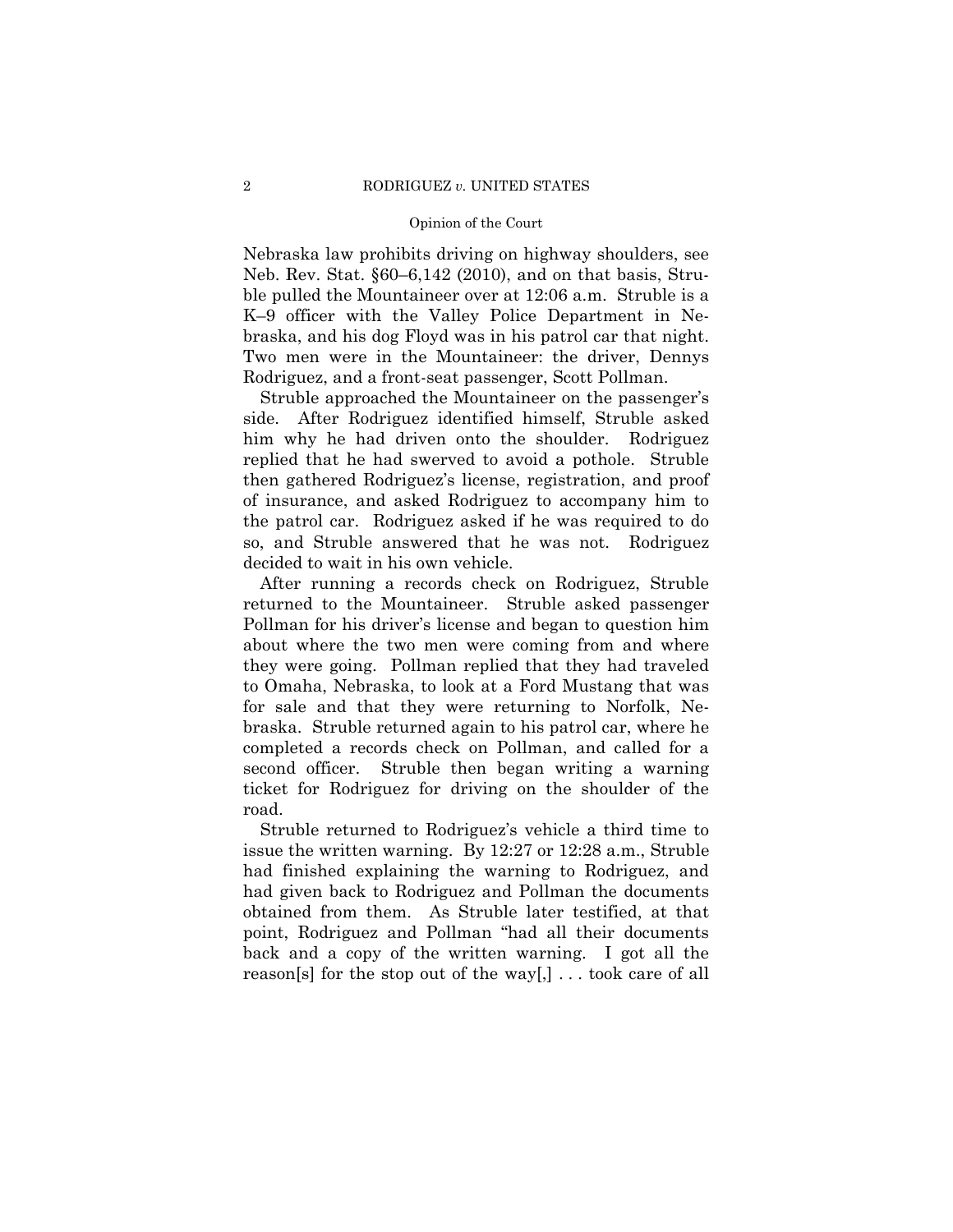the business." App. 70.

Nevertheless, Struble did not consider Rodriguez "free to leave." *Id.,* at 69–70. Although justification for the traffic stop was "out of the way," *id.,* at 70, Struble asked for permission to walk his dog around Rodriguez's vehicle. Rodriguez said no. Struble then instructed Rodriguez to turn off the ignition, exit the vehicle, and stand in front of the patrol car to wait for the second officer. Rodriguez complied. At 12:33 a.m., a deputy sheriff arrived. Struble retrieved his dog and led him twice around the Mountaineer. The dog alerted to the presence of drugs halfway through Struble's second pass. All told, seven or eight minutes had elapsed from the time Struble issued the written warning until the dog indicated the presence of drugs. A search of the vehicle revealed a large bag of methamphetamine.

Rodriguez was indicted in the United States District Court for the District of Nebraska on one count of possession with intent to distribute 50 grams or more of methamphetamine, in violation of 21 U. S. C. §§841(a)(1) and (b)(1). He moved to suppress the evidence seized from his car on the ground, among others, that Struble had prolonged the traffic stop without reasonable suspicion in order to conduct the dog sniff.

After receiving evidence, a Magistrate Judge recommended that the motion be denied. The Magistrate Judge found no probable cause to search the vehicle independent of the dog alert. App. 100 (apart from "information given by the dog," "Officer Struble had [no]thing other than a rather large hunch"). He further found that no reasonable suspicion supported the detention once Struble issued the written warning. He concluded, however, that under Eighth Circuit precedent, extension of the stop by "seven to eight minutes" for the dog sniff was only a *de minimis*  intrusion on Rodriguez's Fourth Amendment rights and was therefore permissible.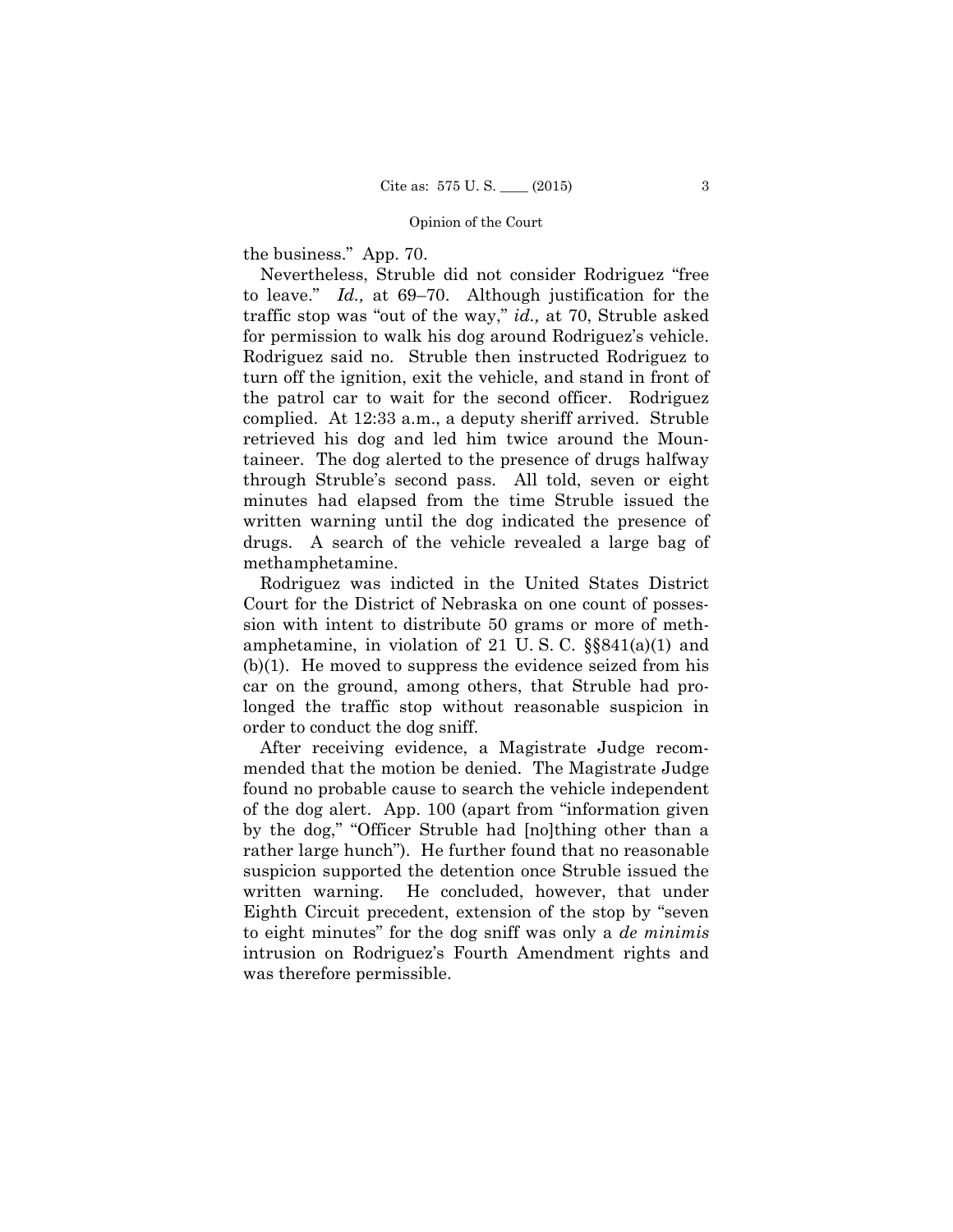The District Court adopted the Magistrate Judge's factual findings and legal conclusions and denied Rodriguez's motion to suppress. The court noted that, in the Eighth Circuit, "dog sniffs that occur within a short time following the completion of a traffic stop are not constitutionally prohibited if they constitute only de minimis intrusions." App. 114 (quoting *United States* v. *Alexander*, 448 F. 3d 1014, 1016 (CA8 2006)). The court thus agreed with the Magistrate Judge that the "7 to 10 minutes" added to the stop by the dog sniff "was not of constitutional significance." App. 114. Impelled by that decision, Rodriguez entered a conditional guilty plea and was sentenced to five years in prison.

The Eighth Circuit affirmed. The "seven- or eightminute delay" in this case, the opinion noted, resembled delays that the court had previously ranked as permissible. 741 F. 3d 905, 907 (2014). The Court of Appeals thus ruled that the delay here constituted an acceptable "*de minimis* intrusion on Rodriguez's personal liberty." *Id.,* at 908. Given that ruling, the court declined to reach the question whether Struble had reasonable suspicion to continue Rodriguez's detention after issuing the written warning.

We granted certiorari to resolve a division among lower courts on the question whether police routinely may extend an otherwise-completed traffic stop, absent reasonable suspicion, in order to conduct a dog sniff. 573 U.S.

(2014). Compare, *e.g., United States* v. *Morgan*, 270 F. 3d 625, 632 (CA8 2001) (postcompletion delay of "well under ten minutes" permissible), with, *e.g., State* v. *Baker*, 2010 UT 18, ¶13, 229 P. 3d 650, 658 (2010) ("[W]ithout additional reasonable suspicion, the officer must allow the seized person to depart once the purpose of the stop has concluded.").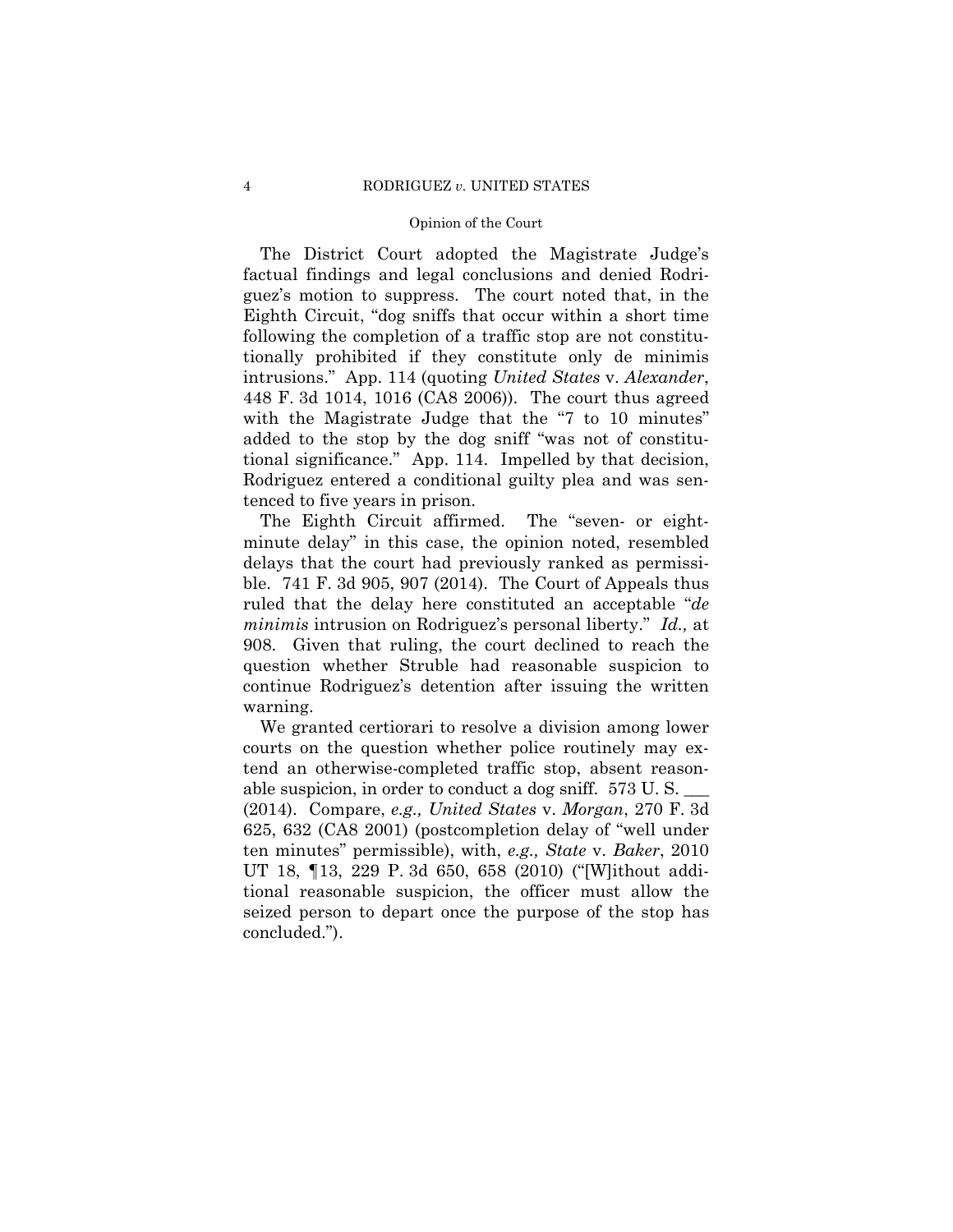### II

 than is necessary to effectuate th[at] purpose." *Ibid.* See A seizure for a traffic violation justifies a police investigation of that violation. "[A] relatively brief encounter," a routine traffic stop is "more analogous to a so-called '*Terry*  stop' . . . than to a formal arrest." *Knowles* v. *Iowa*, 525 U. S. 113, 117 (1998) (quoting *Berkemer* v. *McCarty*, 468 U. S. 420, 439 (1984), in turn citing *Terry* v. *Ohio*, 392 U. S. 1 (1968)). See also *Arizona* v. *Johnson*, 555 U. S. 323, 330 (2009). Like a *Terry* stop, the tolerable duration of police inquiries in the traffic-stop context is determined by the seizure's "mission"—to address the traffic violation that warranted the stop, *Caballes*, 543 U. S., at 407, and attend to related safety concerns, *infra*, at 6–7. See also *United States* v. *Sharpe*, 470 U. S. 675, 685 (1985); *Florida*  v. *Royer*, 460 U. S. 491, 500 (1983) (plurality opinion) ("The scope of the detention must be carefully tailored to its underlying justification."). Because addressing the infraction is the purpose of the stop, it may "last no longer also *Caballes*, 543 U. S., at 407. Authority for the seizure thus ends when tasks tied to the traffic infraction are—or reasonably should have been—completed. See *Sharpe*, 470 U. S., at 686 (in determining the reasonable duration of a stop, "it [is] appropriate to examine whether the police diligently pursued [the] investigation").

Our decisions in *Caballes* and *Johnson* heed these constraints. In both cases, we concluded that the Fourth Amendment tolerated certain unrelated investigations that did not lengthen the roadside detention. *Johnson*, 555 U. S., at 327–328 (questioning); *Caballes*, 543 U. S., at 406, 408 (dog sniff). In *Caballes*, however, we cautioned that a traffic stop "can become unlawful if it is prolonged beyond the time reasonably required to complete th[e] mission" of issuing a warning ticket. 543 U. S., at 407. And we repeated that admonition in *Johnson*: The seizure remains lawful only "so long as [unrelated] inquiries do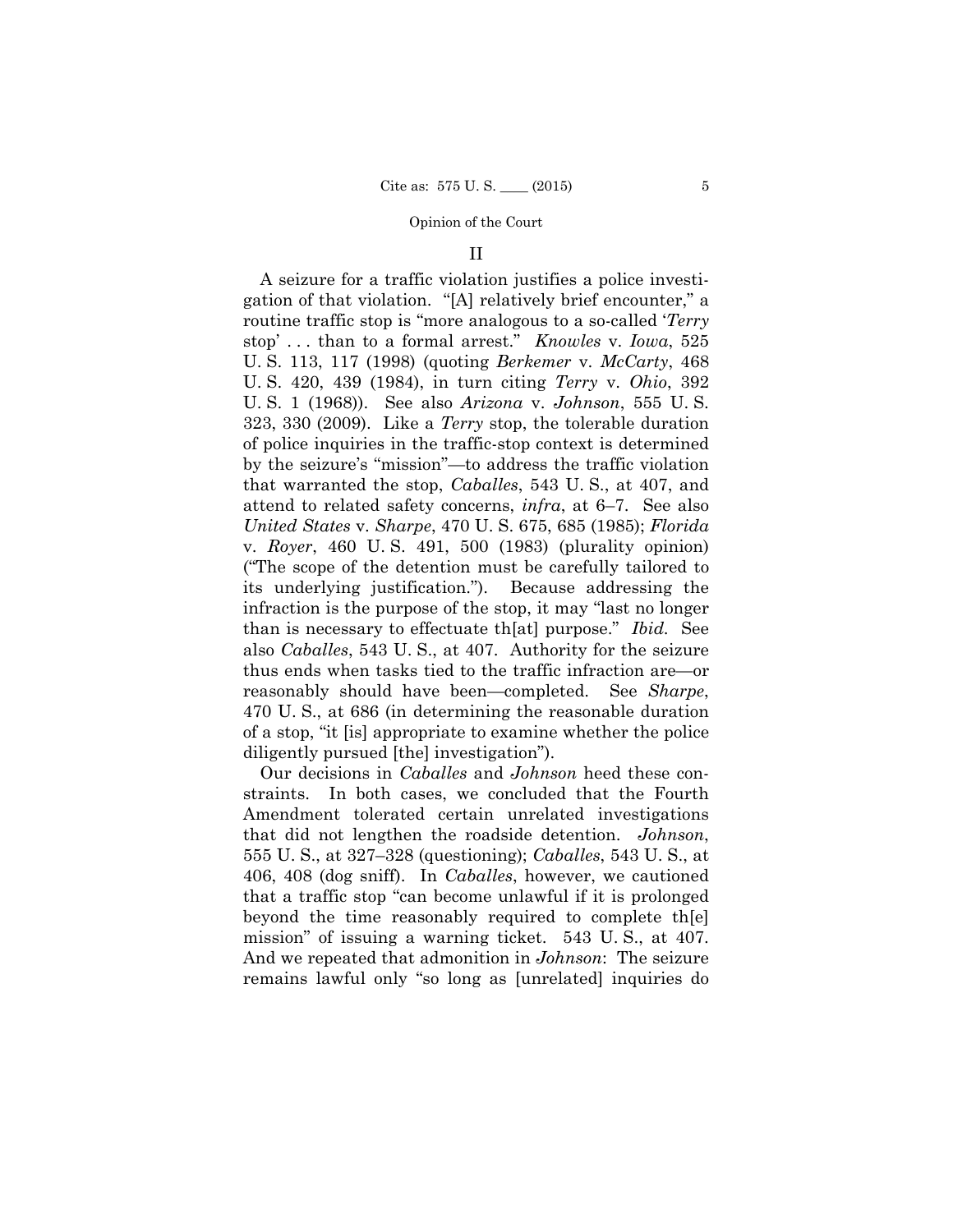not measurably extend the duration of the stop." 555 U. S., at 333. See also *Muehler* v. *Mena*, 544 U. S. 93, 101 (2005) (because unrelated inquiries did not "exten[d] the time [petitioner] was detained[,] . . . no additional Fourth Amendment justification . . . was required"). An officer, in other words, may conduct certain unrelated checks during an otherwise lawful traffic stop. But contrary to JUSTICE ALITO's suggestion, *post,* at 4, n. 2, he may not do so in a way that prolongs the stop, absent the reasonable suspicion ordinarily demanded to justify detaining an individual. But see *post*, at 1–2 (ALITO, J., dissenting) (premising opinion on the dissent's own finding of "reasonable suspicion," although the District Court reached the opposite conclusion, and the Court of Appeals declined to consider the issue).

Beyond determining whether to issue a traffic ticket, an officer's mission includes "ordinary inquiries incident to [the traffic] stop." *Caballes*, 543 U. S., at 408. Typically such inquiries involve checking the driver's license, determining whether there are outstanding warrants against the driver, and inspecting the automobile's registration and proof of insurance. See *Delaware* v. *Prouse*, 440 U. S. 648, 658–660 (1979). See also 4 W. LaFave, Search and Seizure §9.3(c), pp. 507–517 (5th ed. 2012). These checks serve the same objective as enforcement of the traffic code: ensuring that vehicles on the road are operated safely and responsibly. See *Prouse,* 440 U. S., at 658–659; LaFave, Search and Seizure §9.3(c), at 516 (A "warrant check makes it possible to determine whether the apparent traffic violator is wanted for one or more previous traffic offenses.").

A dog sniff, by contrast, is a measure aimed at "detect[ing] evidence of ordinary criminal wrongdoing." *Indianapolis* v. *Edmond*, 531 U. S. 32, 40–41 (2000). See also *Florida* v. *Jardines*, 569 U. S. 1, \_\_\_–\_\_\_ (2013) (slip op., at 7–8). Candidly, the Government acknowledged at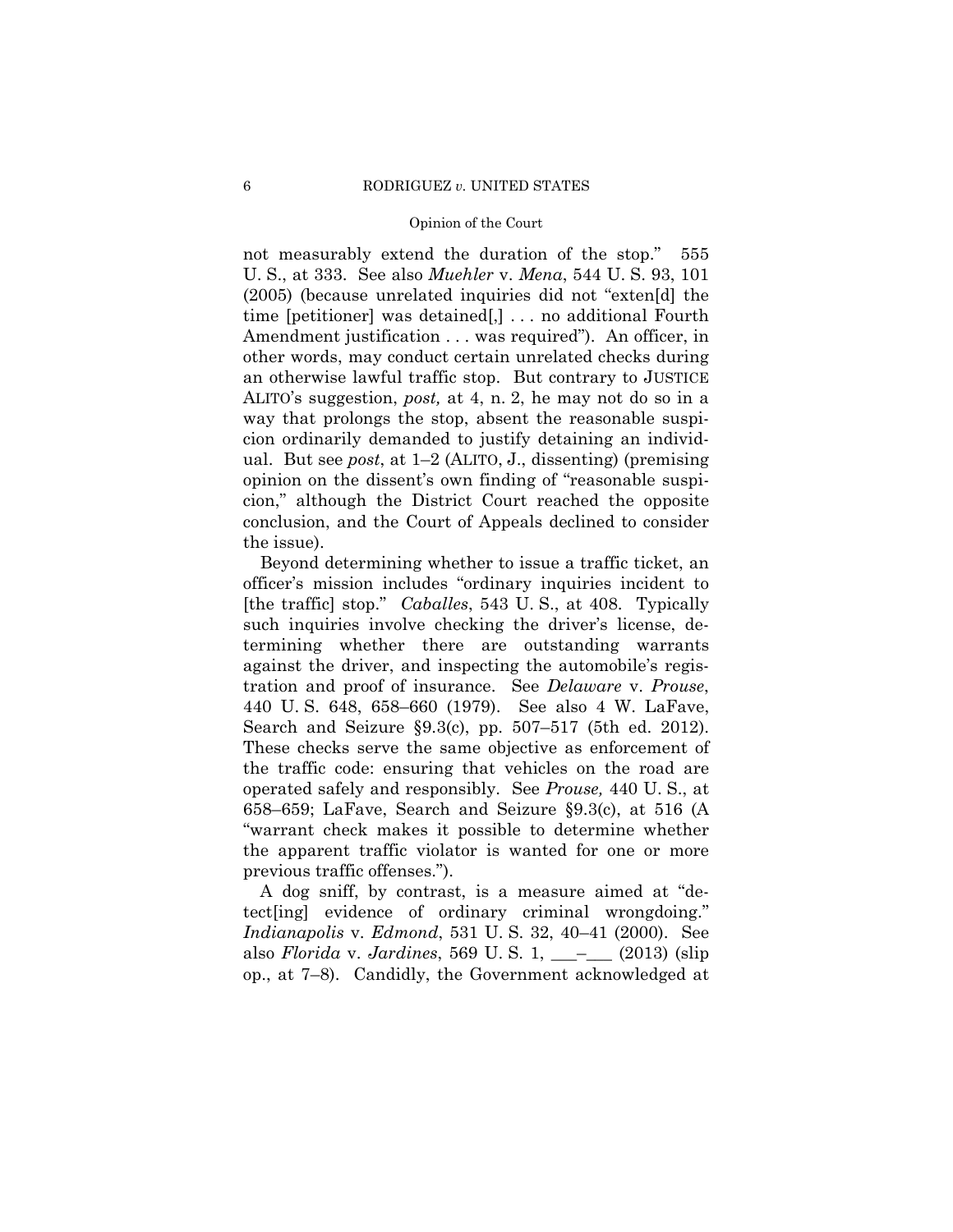oral argument that a dog sniff, unlike the routine measures just mentioned, is not an ordinary incident of a traffic stop. See Tr. of Oral Arg. 33. Lacking the same close connection to roadway safety as the ordinary inquiries, a dog sniff is not fairly characterized as part of the officer's traffic mission.

1999). In *Mimms*, we reasoned that the government's In advancing its *de minimis* rule, the Eighth Circuit relied heavily on our decision in *Pennsylvania* v. *Mimms*, 434 U. S. 106 (1977) (*per curiam*). See *United States* v. *\$404,905.00 in U. S. Currency*, 182 F. 3d 643, 649 (CA8 "legitimate and weighty" interest in officer safety outweighs the "*de minimis*" additional intrusion of requiring a driver, already lawfully stopped, to exit the vehicle. 434 U. S., at 110–111. See also *Maryland* v. *Wilson*, 519 U. S. 408, 413–415 (1997) (passengers may be required to exit vehicle stopped for traffic violation). The Eighth Circuit, echoed in JUSTICE THOMAS's dissent, believed that the imposition here similarly could be offset by the Government's "strong interest in interdicting the flow of illegal drugs along the nation's highways." *\$404,905.00 in U. S. Currency*, 182 F. 3d, at 649; see *post,* at 9.

 *Stewart*, 473 F. 3d 1265, 1269 (CA10 2007). On-scene Unlike a general interest in criminal enforcement, however, the government's officer safety interest stems from the mission of the stop itself. Traffic stops are "especially fraught with danger to police officers," *Johnson*, 555 U. S., at 330 (internal quotation marks omitted), so an officer may need to take certain negligibly burdensome precautions in order to complete his mission safely. Cf. *United States* v. *Holt*, 264 F. 3d 1215, 1221–1222 (CA10 2001) (en banc) (recognizing officer safety justification for criminal record and outstanding warrant checks), abrogated on other grounds as recognized in *United States* v. investigation into other crimes, however, detours from that mission. See *supra,* at 6–7. So too do safety precau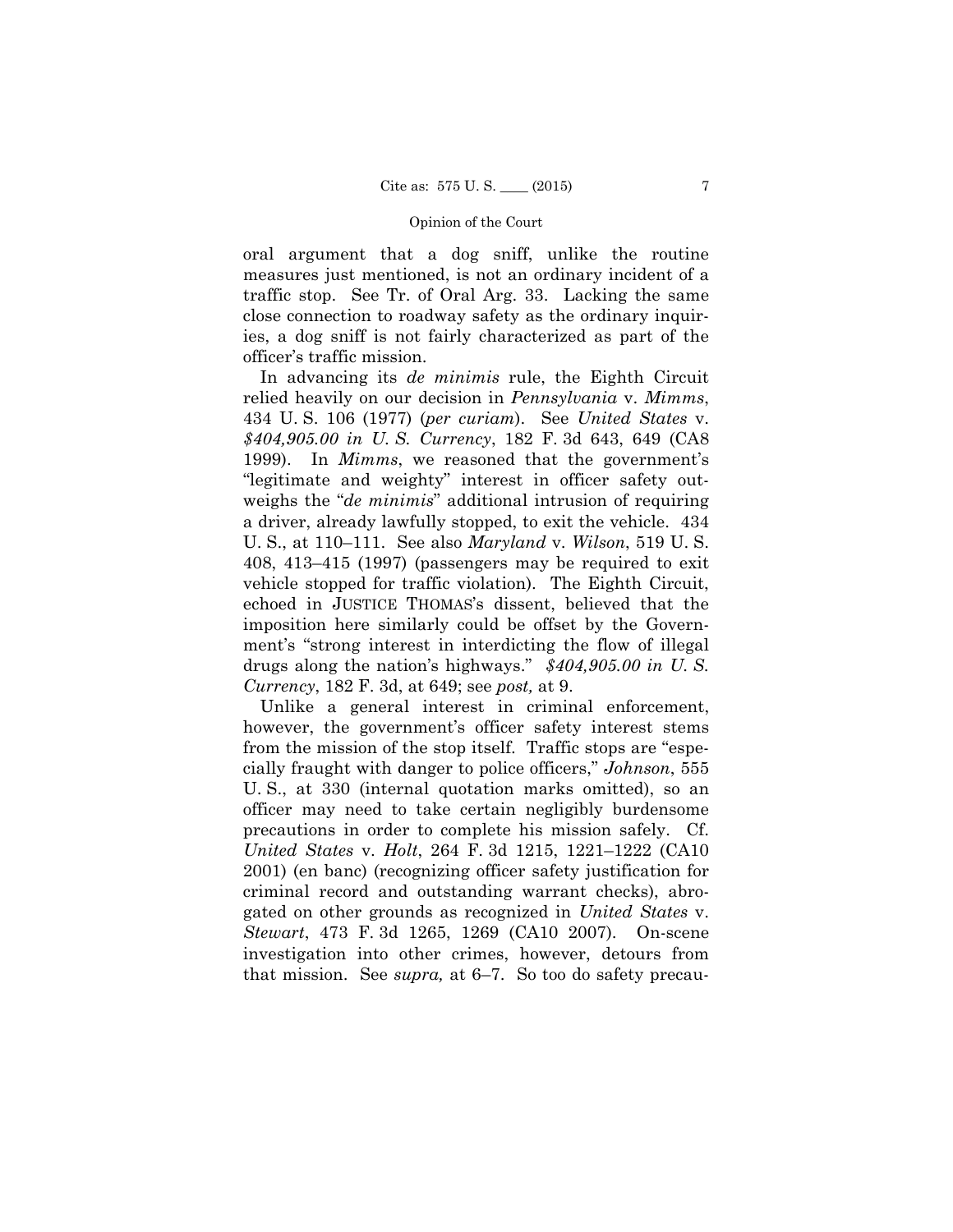tions taken in order to facilitate such detours. But cf. *post,* at 2–3 (ALITO, J., dissenting). Thus, even assuming that the imposition here was no more intrusive than the exit order in *Mimms*, the dog sniff could not be justified on the same basis. Highway and officer safety are interests different in kind from the Government's endeavor to detect crime in general or drug trafficking in particular.

 (THOMAS, J., dissenting) (embracing the Government's The Government argues that an officer may "incremental[ly]" prolong a stop to conduct a dog sniff so long as the officer is reasonably diligent in pursuing the traffic-related purpose of the stop, and the overall duration of the stop remains reasonable in relation to the duration of other traffic stops involving similar circumstances. Brief for United States 36–39. The Government's argument, in effect, is that by completing all traffic-related tasks expeditiously, an officer can earn bonus time to pursue an unrelated criminal investigation. See also *post,* at 2–5 argument). The reasonableness of a seizure, however, depends on what the police in fact do. See *Knowles*, 525 U. S., at 115–117. In this regard, the Government acknowledges that "an officer always has to be reasonably diligent." Tr. of Oral Arg. 49. How could diligence be gauged other than by noting what the officer actually did and how he did it? If an officer can complete traffic-based inquiries expeditiously, then that is the amount of "time reasonably required to complete [the stop's] mission." *Caballes*, 543 U. S., at 407. As we said in *Caballes* and reiterate today, a traffic stop "prolonged beyond" that point is "unlawful." *Ibid.* The critical question, then, is not whether the dog sniff occurs before or after the officer issues a ticket, as JUSTICE ALITO supposes, *post,* at 2–4, but whether conducting the sniff "prolongs"—*i.e.,* adds time to—"the stop," *supra,* at 6.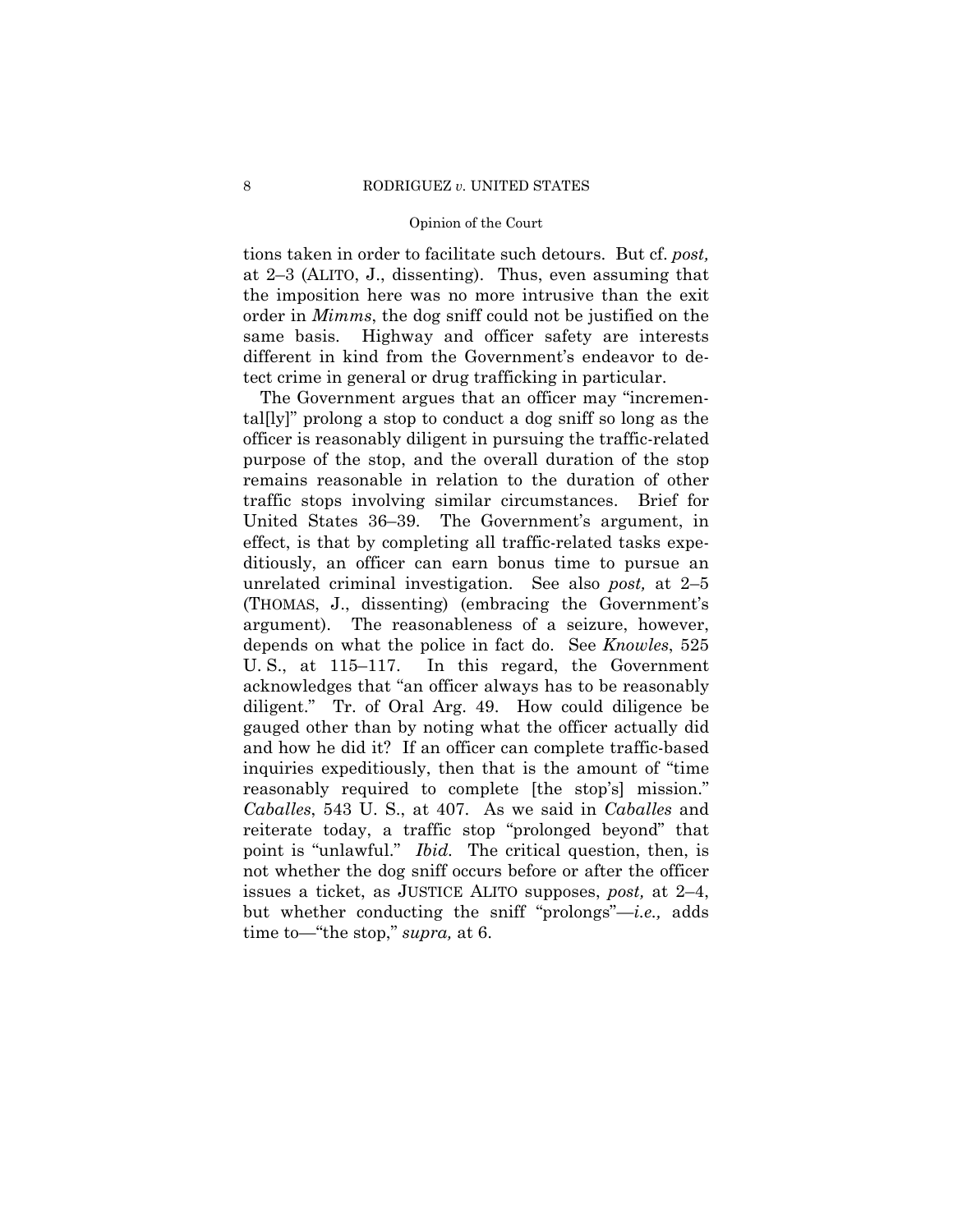### III

 that determination. But see *post,* at 1, 10–12 (THOMAS, J., of Appeals left it unaddressed); *post,* at 1–2 (ALITO, J., The Magistrate Judge found that detention for the dog sniff in this case was not independently supported by individualized suspicion, see App. 100, and the District Court adopted the Magistrate Judge's findings, see *id*., at 112–113. The Court of Appeals, however, did not review dissenting) (resolving the issue, nevermind that the Court dissenting) (upbraiding the Court for addressing the sole issue decided by the Court of Appeals and characterizing the Court's answer as "unnecessary" because the Court, instead, should have decided an issue the Court of Appeals did not decide). The question whether reasonable suspicion of criminal activity justified detaining Rodriguez beyond completion of the traffic infraction investigation, therefore, remains open for Eighth Circuit consideration on remand.

\* \* \*

For the reasons stated, the judgment of the United States Court of Appeals for the Eighth Circuit is vacated, and the case is remanded for further proceedings consistent with this opinion.

*It is so ordered.*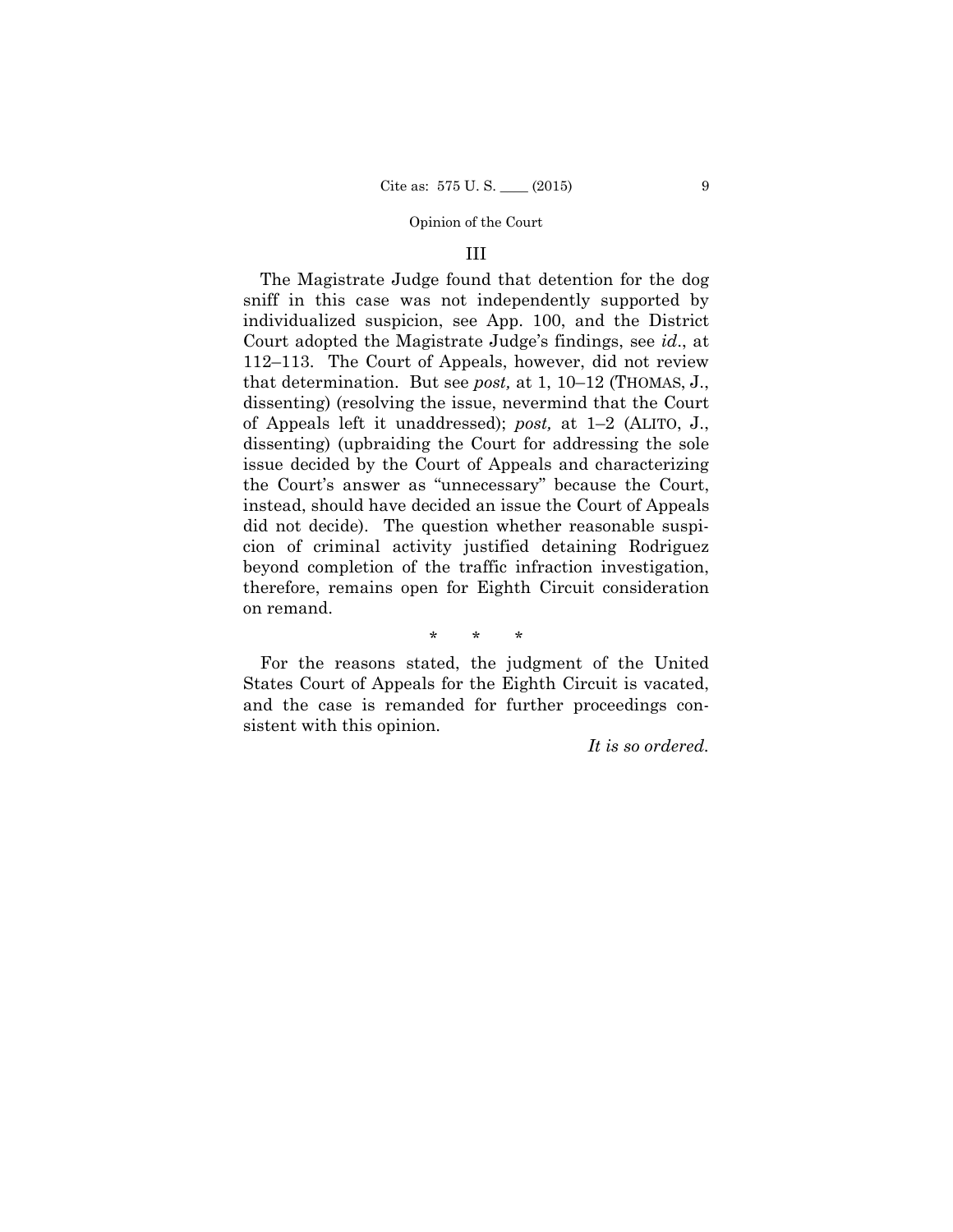KENNEDY, J., dissenting

## $\frac{1}{2}$  , where  $\frac{1}{2}$ **SUPREME COURT OF THE UNITED STATES**

### $\frac{1}{2}$  ,  $\frac{1}{2}$  ,  $\frac{1}{2}$  ,  $\frac{1}{2}$  ,  $\frac{1}{2}$  ,  $\frac{1}{2}$ No. 13–9972

## DENNYS RODRIGUEZ, PETITIONER *v.* UNITED STATES

## ON WRIT OF CERTIORARI TO THE UNITED STATES COURT OF APPEALS FOR THE EIGHTH CIRCUIT

[April 21, 2015]

## JUSTICE KENNEDY, dissenting.

My join in JUSTICE THOMAS' dissenting opinion does not extend to Part III. Although the issue discussed in that Part was argued here, the Court of Appeals has not addressed that aspect of the case in any detail. In my view the better course would be to allow that court to do so in the first instance.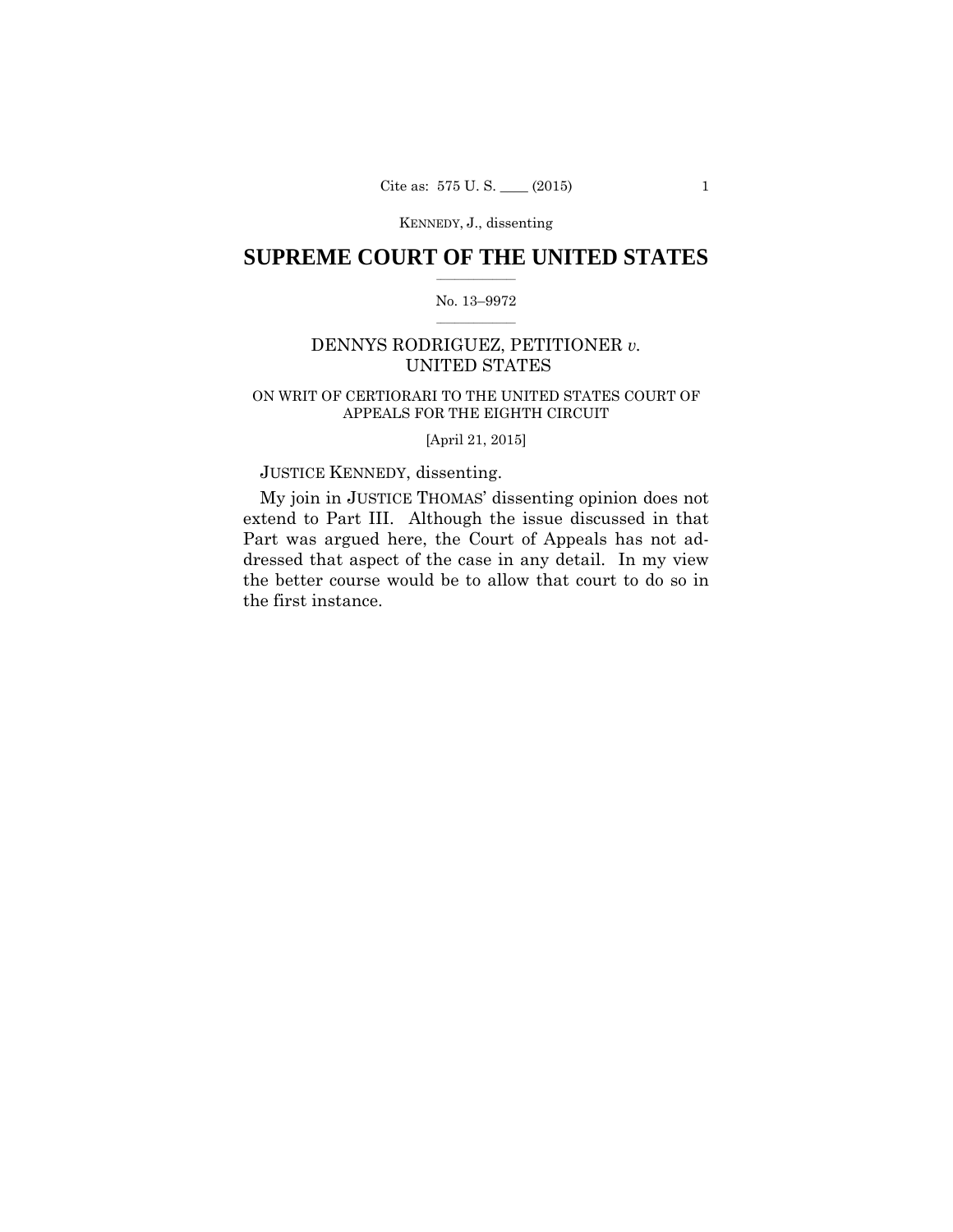### $\frac{1}{2}$  , where  $\frac{1}{2}$ **SUPREME COURT OF THE UNITED STATES**

#### $\frac{1}{2}$  ,  $\frac{1}{2}$  ,  $\frac{1}{2}$  ,  $\frac{1}{2}$  ,  $\frac{1}{2}$  ,  $\frac{1}{2}$ No. 13–9972

## DENNYS RODRIGUEZ, PETITIONER *v.* UNITED STATES

## ON WRIT OF CERTIORARI TO THE UNITED STATES COURT OF APPEALS FOR THE EIGHTH CIRCUIT

#### [April 21, 2015]

JUSTICE THOMAS, with whom JUSTICE ALITO joins, and with whom JUSTICE KENNEDY joins as to all but Part III, dissenting.

Ten years ago, we explained that "conducting a dog sniff [does] not change the character of a traffic stop that is lawful at its inception and otherwise executed in a reasonable manner." *Illinois* v. *Caballes*, 543 U. S. 405, 408 (2005). The only question here is whether an officer executed a stop in a reasonable manner when he waited to conduct a dog sniff until after he had given the driver a written warning and a backup unit had arrived, bringing the overall duration of the stop to 29 minutes. Because the stop was reasonably executed, no Fourth Amendment violation occurred. The Court's holding to the contrary cannot be reconciled with our decision in *Caballes* or a number of common police practices. It was also unnecessary, as the officer possessed reasonable suspicion to continue to hold the driver to conduct the dog sniff. I respectfully dissent.

I

The Fourth Amendment protects "[t]he right of the people to be secure in their persons, houses, papers, and effects, against unreasonable searches and seizures." U. S. Const., Amdt. 4. As the text indicates, and as we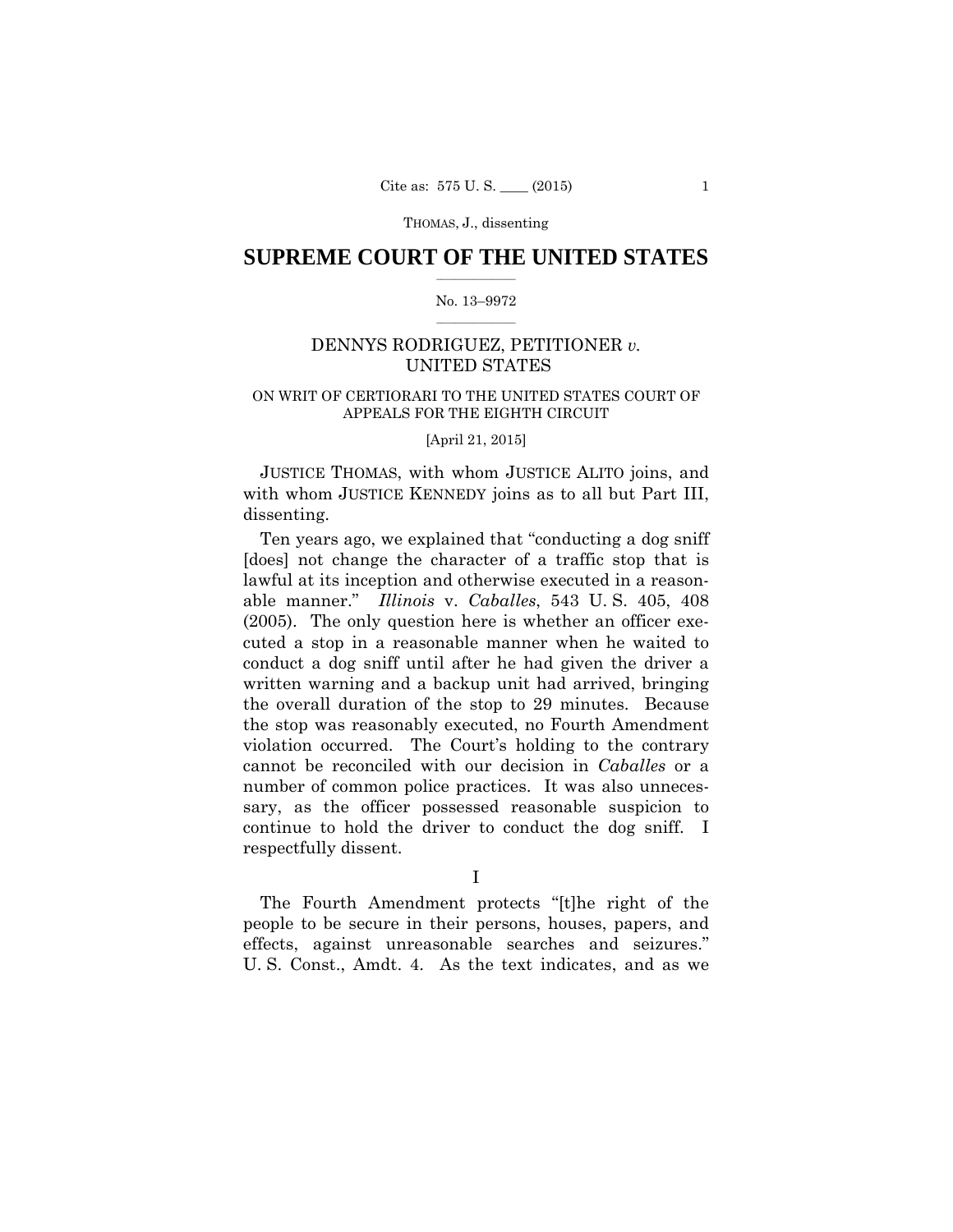have repeatedly confirmed, "the ultimate touchstone of the Fourth Amendment is 'reasonableness.'" *Brigham City* v. *Stuart*, 547 U. S. 398, 403 (2006). We have defined reasonableness "in objective terms by examining the totality of the circumstances," *Ohio* v. *Robinette*, 519 U. S. 33, 39 (1996), and by considering "the traditional protections against unreasonable searches and seizures afforded by the common law at the time of the framing," *Atwater* v. *Lago Vista*, 532 U. S. 318, 326 (2001) (internal quotation marks omitted). When traditional protections have not provided a definitive answer, our precedents have "analyzed a search or seizure in light of traditional standards of reasonableness by assessing, on the one hand, the degree to which it intrudes upon an individual's privacy and, on the other, the degree to which it is needed for the promotion of legitimate governmental interests." *Virginia* v. *Moore*, 553 U. S. 164, 171 (2008) (internal quotation marks omitted).

Although a traffic stop "constitutes a 'seizure' of 'persons' within the meaning of [the Fourth Amendment]," such a seizure is constitutionally "reasonable where the police have probable cause to believe that a traffic violation has occurred." *Whren* v. *United States*, 517 U. S. 806, 809–810 (1996). But "a seizure that is lawful at its inception can violate the Fourth Amendment if its manner of execution unreasonably infringes interests protected by the Constitution." *Caballes*, *supra,* at 407.

Because Rodriguez does not dispute that Officer Struble had probable cause to stop him, the only question is whether the stop was otherwise executed in a reasonable manner. See Brief for Appellant in No. 13–1176 (CA8), p. 4, n. 2. I easily conclude that it was. Approximately 29 minutes passed from the time Officer Struble stopped Rodriguez until his narcotics-detection dog alerted to the presence of drugs. That amount of time is hardly out of the ordinary for a traffic stop by a single officer of a vehi-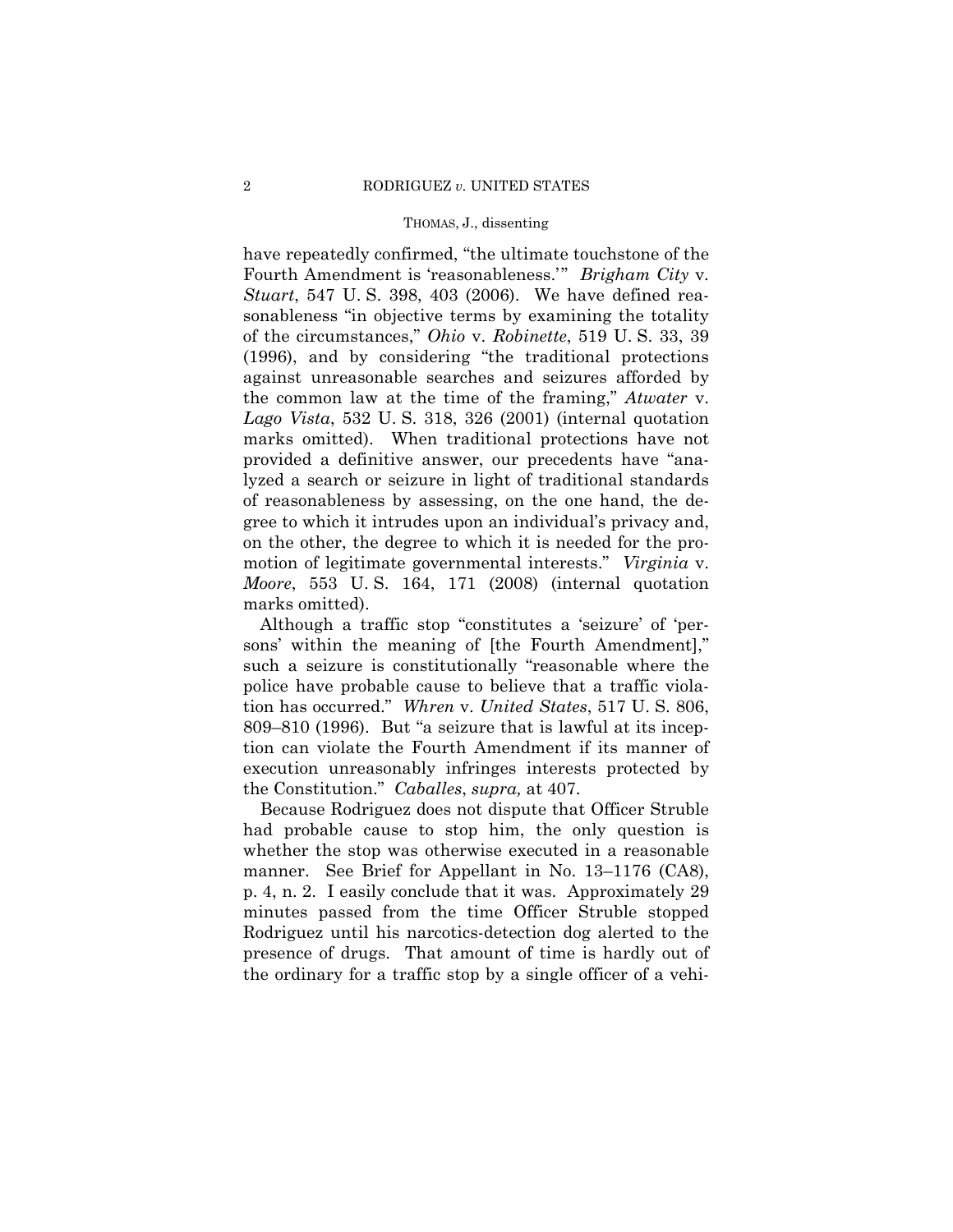cle containing multiple occupants even when no dog sniff is involved. See, *e.g., United States* v. *Ellis*, 497 F. 3d 606 (CA6 2007) (22 minutes); *United States* v. *Barragan*, 379 F. 3d 524 (CA8 2004) (approximately 30 minutes). During that time, Officer Struble conducted the ordinary activities of a traffic stop—he approached the vehicle, questioned Rodriguez about the observed violation, asked Pollman about their travel plans, ran serial warrant checks on Rodriguez and Pollman, and issued a written warning to Rodriguez. And when he decided to conduct a dog sniff, he took the precaution of calling for backup out of concern for his safety. See 741 F. 3d 905, 907 (CA8 2014); see also *Pennsylvania* v. *Mimms*, 434 U. S. 106, 110 (1977) (*per curiam*) (officer safety is a "legitimate and weighty" concern relevant to reasonableness).

As *Caballes* makes clear, the fact that Officer Struble waited until after he gave Rodriguez the warning to conduct the dog sniff does not alter this analysis. Because "the use of a well-trained narcotics-detection dog . . . generally does not implicate legitimate privacy interests," 543 U. S., at 409, "conducting a dog sniff would not change the character of a traffic stop that is lawful at its inception and otherwise executed in a reasonable manner," *id.,* at 408. The stop here was "lawful at its inception and otherwise executed in a reasonable manner." *Ibid*. As in *Caballes*, "conducting a dog sniff [did] not change the character of [the] traffic stop," *ibid.*, and thus no Fourth Amendment violation occurred.

## II

Rather than adhere to the reasonableness requirement that we have repeatedly characterized as the "touchstone of the Fourth Amendment," *Brigham City*, *supra*, at 403, the majority constructed a test of its own that is inconsistent with our precedents.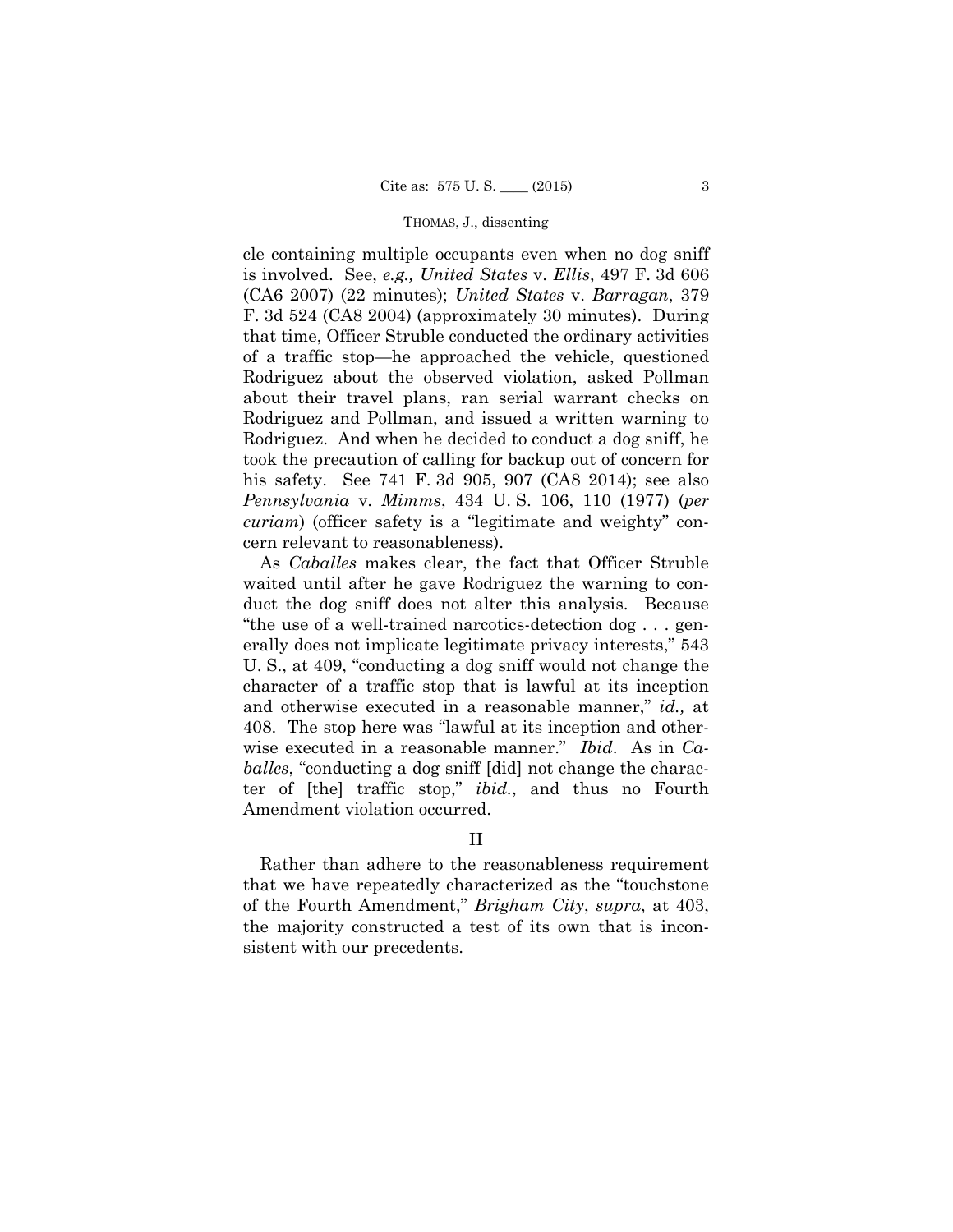A

The majority's rule requires a traffic stop to "en[d] when tasks tied to the traffic infraction are—or reasonably should have been—completed." *Ante*, at 5. "If an officer can complete traffic-based inquiries expeditiously, then that is the amount of time reasonably required to complete the stop's mission" and he may hold the individual no longer. *Ante*, at 8 (internal quotation marks and alterations omitted). The majority's rule thus imposes a oneway ratchet for constitutional protection linked to the characteristics of the individual officer conducting the stop: If a driver is stopped by a particularly efficient officer, then he will be entitled to be released from the traffic stop after a shorter period of time than a driver stopped by a less efficient officer. Similarly, if a driver is stopped by an officer with access to technology that can shorten a records check, then he will be entitled to be released from the stop after a shorter period of time than an individual stopped by an officer without access to such technology.

I "cannot accept that the search and seizure protections of the Fourth Amendment are so variable and can be made to turn upon such trivialities." *Whren*, 517 U. S.*,* at 815 (citations omitted). We have repeatedly explained that the reasonableness inquiry must not hinge on the characteristics of the individual officer conducting the seizure. We have held, for example, that an officer's state of mind "does not invalidate [an] action taken as long as the circumstances, viewed objectively, justify that action." *Id.*, at 813 (internal quotation marks omitted). We have spurned theories that would make the Fourth Amendment "change with local law enforcement practices." *Moore*, *supra*, at 172. And we have rejected a rule that would require the offense establishing probable cause to be "closely related to" the offense identified by the arresting officer, as such a rule would make "the constitutionality of an arrest . . . vary from place to place and from time to time, depending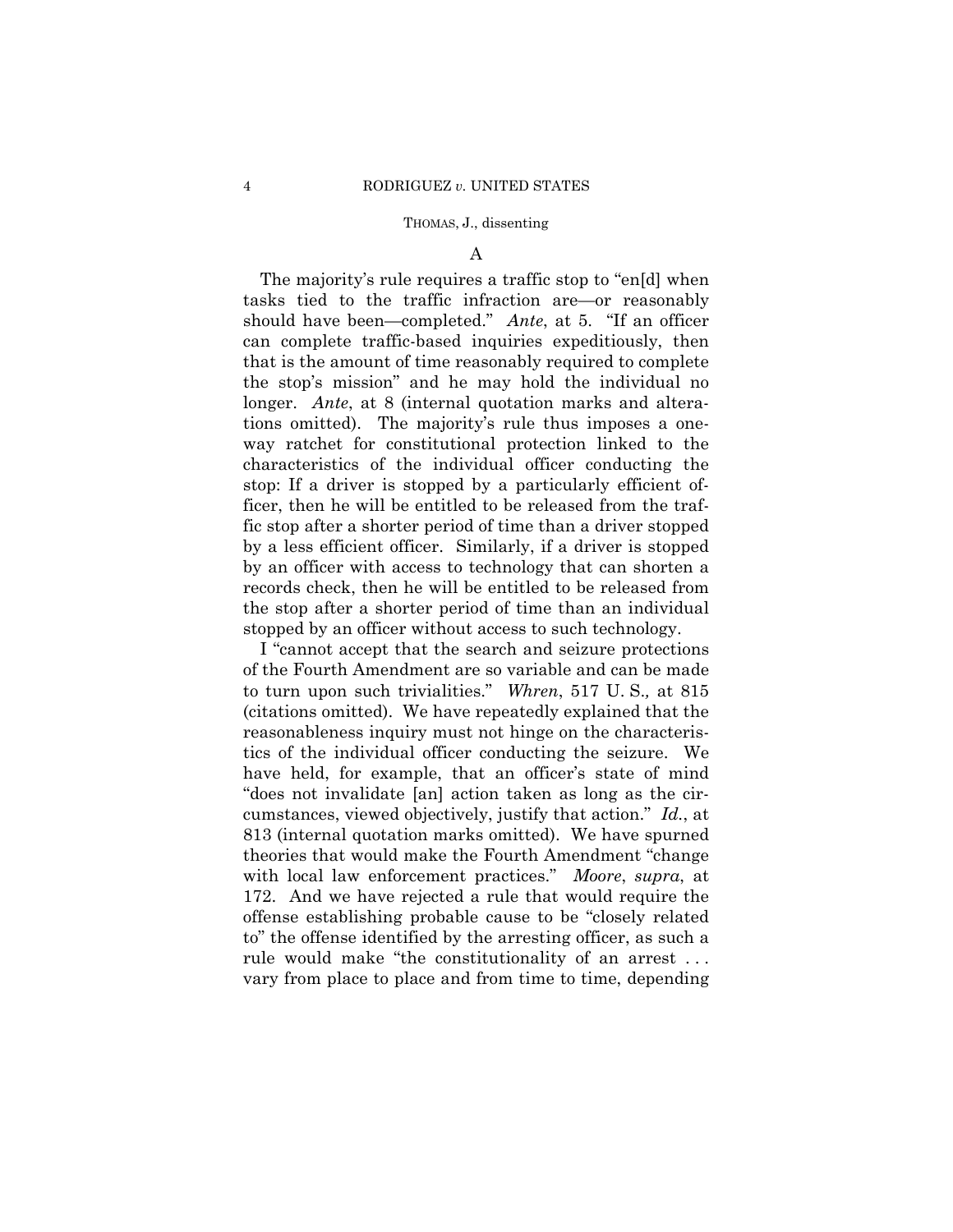on whether the arresting officer states the reason for the detention and, if so, whether he correctly identifies a general class of offense for which probable cause exists." *Devenpeck* v. *Alford*, 543 U. S. 146, 154 (2004) (internal quotation marks and citation omitted). In *Devenpeck*, a unanimous Court explained: "An arrest made by a knowledgeable, veteran officer would be valid, whereas an arrest made by a rookie *in precisely the same circumstances*  would not. We see no reason to ascribe to the Fourth Amendment such arbitrarily variable protection." *Ibid.* 

The majority's logic would produce similarly arbitrary results. Under its reasoning, a traffic stop made by a rookie could be executed in a reasonable manner, whereas the same traffic stop made by a knowledgeable, veteran officer *in precisely the same circumstances* might not, if in fact his knowledge and experience made him capable of completing the stop faster. We have long rejected interpretations of the Fourth Amendment that would produce such haphazard results, and I see no reason to depart from our consistent practice today.

As if that were not enough, the majority also limits the duration of the stop to the time it takes the officer to complete a narrow category of "traffic-based inquiries." *Ante*, at 8. According to the majority, these inquiries include those that "serve the same objective as enforcement of the traffic code: ensuring that vehicles on the road are operated safely and responsibly." *Ante,* at 6. Inquiries directed to "detecting evidence of ordinary criminal wrongdoing" are not traffic-related inquiries and thus cannot count toward the overall duration of the stop. *Ibid*. (internal quotation marks and alteration omitted).

The combination of that definition of traffic-related inquiries with the majority's officer-specific durational limit produces a result demonstrably at odds with our

B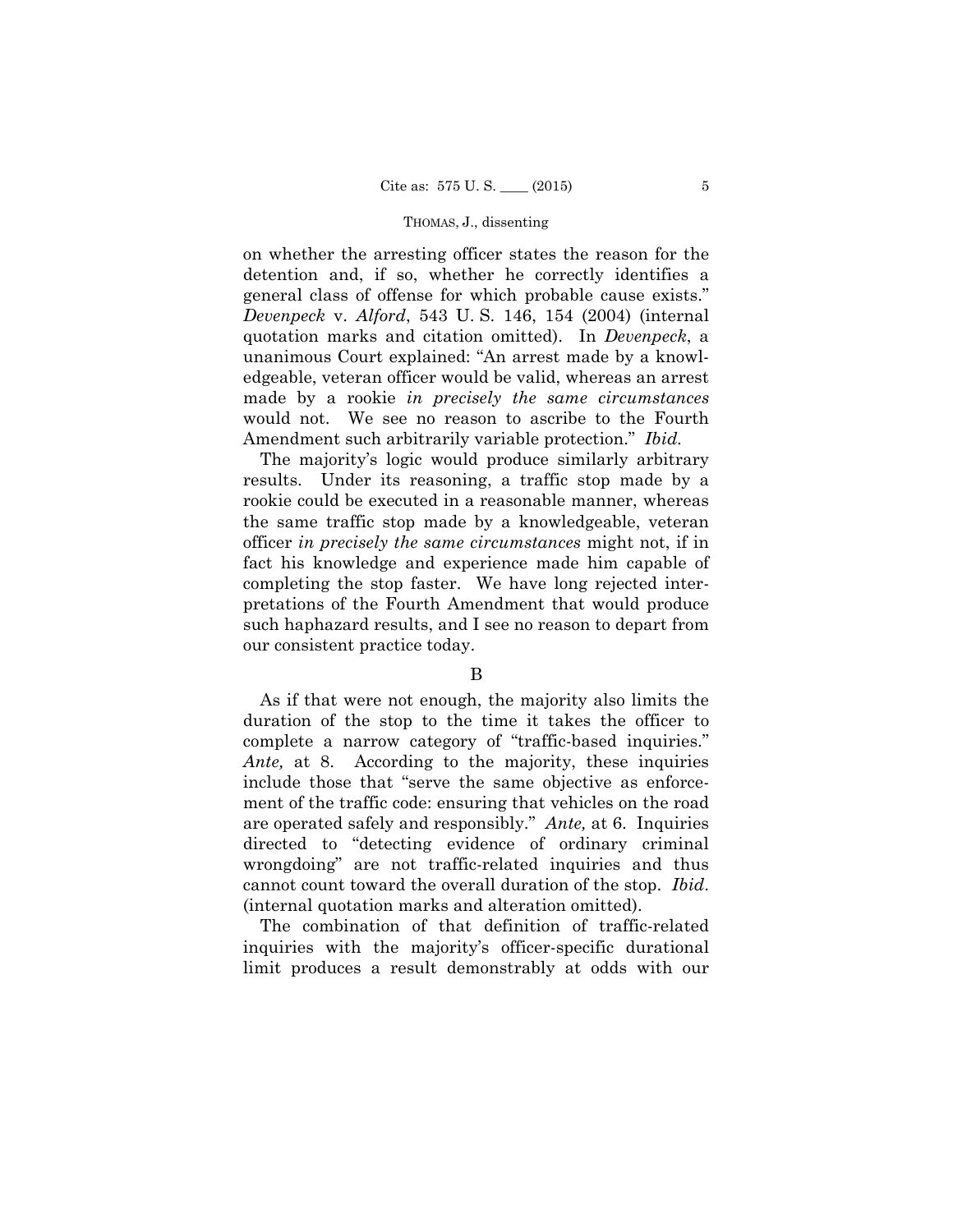decision in *Caballes*. *Caballes* expressly anticipated that a traffic stop could be *reasonably* prolonged for officers to engage in a dog sniff. We explained that no Fourth Amendment violation had occurred in *Caballes*, where the "duration of the stop . . . was entirely justified by the traffic offense and the ordinary inquiries incident to such a stop," but suggested a different result might attend a case "involving a dog sniff that occurred during an *unreasonably* prolonged traffic stop." 543 U. S.*,* at 407–408 (emphasis added). The dividing line was whether the overall duration of the stop exceeded "the time reasonably required to complete th[e] mission," *id.,* at 407, not, as the majority suggests, whether the duration of the stop "in fact" exceeded the time necessary to complete the trafficrelated inquiries, *ante,* at 8.

The majority's approach draws an artificial line between dog sniffs and other common police practices. The lower courts have routinely confirmed that warrant checks are a constitutionally permissible part of a traffic stop, see, *e.g., United States* v. *Simmons*, 172 F. 3d 775, 778 (CA11 1999); *United States* v. *Mendez*, 118 F. 3d 1426, 1429 (CA10 1997); *United States* v. *Shabazz*, 993 F. 2d 431, 437 (CA5 1993), and the majority confirms that it finds no fault in these measures, *ante,* at 6. Yet its reasoning suggests the opposite. Such warrant checks look more like they are directed to "detecting evidence of ordinary criminal wrongdoing" than to "ensuring that vehicles on the road are operated safely and responsibly." *Ante,* at 6 (internal quotation marks and alteration omitted). Perhaps one could argue that the existence of an outstanding warrant might make a driver less likely to operate his vehicle safely and responsibly on the road, but the same could be said about a driver in possession of contraband. A driver confronted by the police in either case might try to flee or become violent toward the officer. But under the majority's analysis, a dog sniff, which is directed at uncov-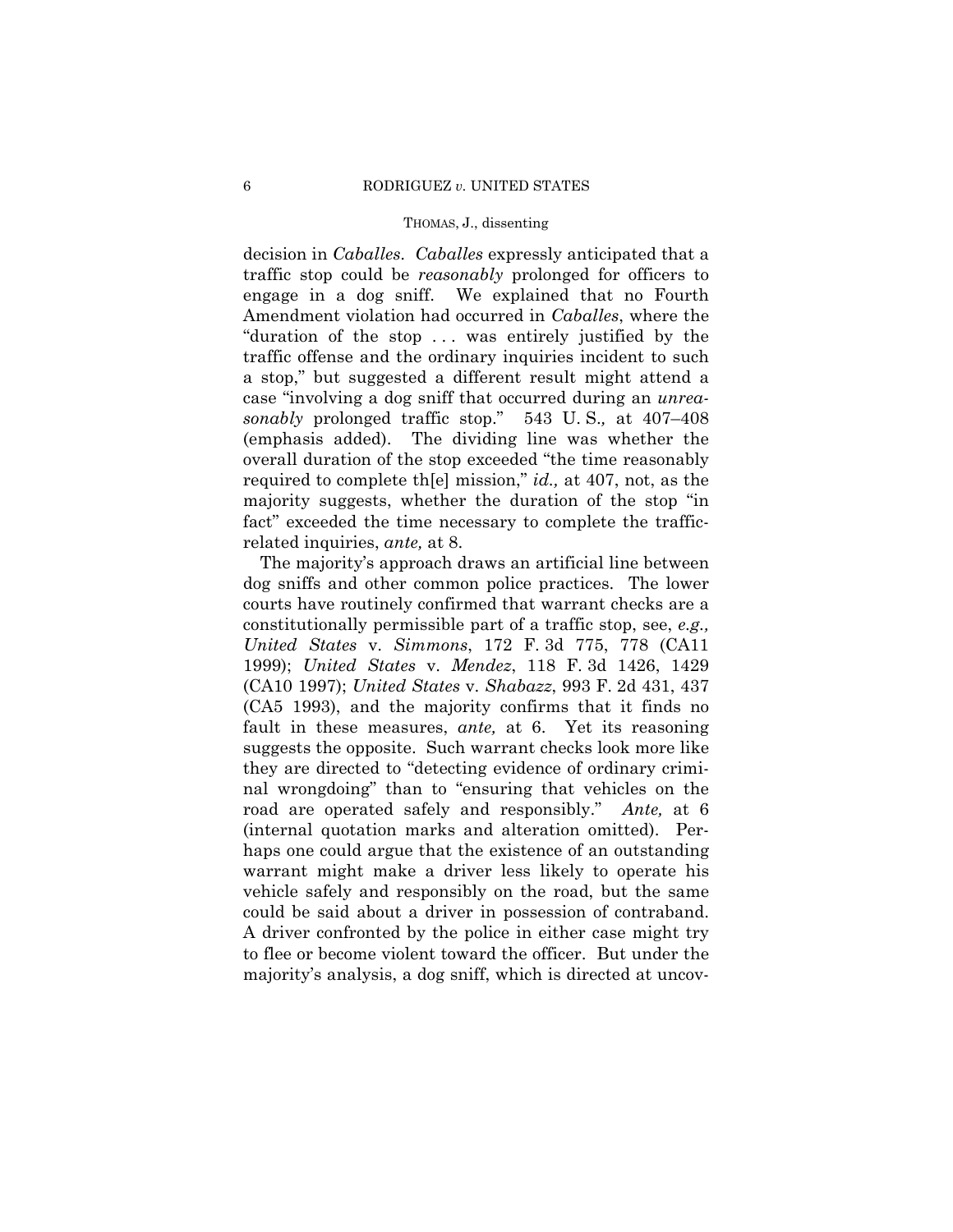ering that problem, is not treated as a traffic-based inquiry. Warrant checks, arguably, should fare no better. The majority suggests that a warrant check is an ordinary inquiry incident to a traffic stop because it can be used "'to determine whether the apparent traffic violator is wanted for one or more previous traffic offenses.'" *Ante,* at 6 (quoting 4 W. LaFave, Search and Seizure §9.3(c), p. 516 (5th ed. 2012)). But as the very treatise on which the majority relies notes, such checks are a "manifest[ation of] the 'war on drugs' motivation so often underlying [routine traffic] stops," and thus are very much like the dog sniff in this case. *Id.*, §9.3(c), at 507–508.

Investigative questioning rests on the same basis as the dog sniff. "Asking questions is an essential part of police investigations." *Hiibel* v. *Sixth Judicial Dist. Court of Nev., Humboldt Cty.*, 542 U. S. 177, 185 (2004). And the lower courts have routinely upheld such questioning during routine traffic stops. See, *e.g., United States* v. *Rivera*, 570 F. 3d 1009, 1013 (CA8 2009); *United States* v. *Childs*, 277 F. 3d 947, 953–954 (CA7 2002). The majority's reasoning appears to allow officers to engage in *some* questioning aimed at detecting evidence of ordinary criminal wrongdoing. *Ante,* at 5. But it is hard to see how such inquiries fall within the "seizure's 'mission' [of] address[ing] the traffic violation that warranted the stop," or "attend[ing] to related safety concerns." *Ibid.* Its reasoning appears to come down to the principle that dogs are different.

C

On a more fundamental level, the majority's inquiry elides the distinction between traffic stops based on probable cause and those based on reasonable suspicion. Probable cause is *the* "traditional justification" for the seizure of a person. *Whren*, 517 U. S.*,* at 817 (emphasis deleted); see also *Dunaway* v. *New York*, 442 U. S. 200,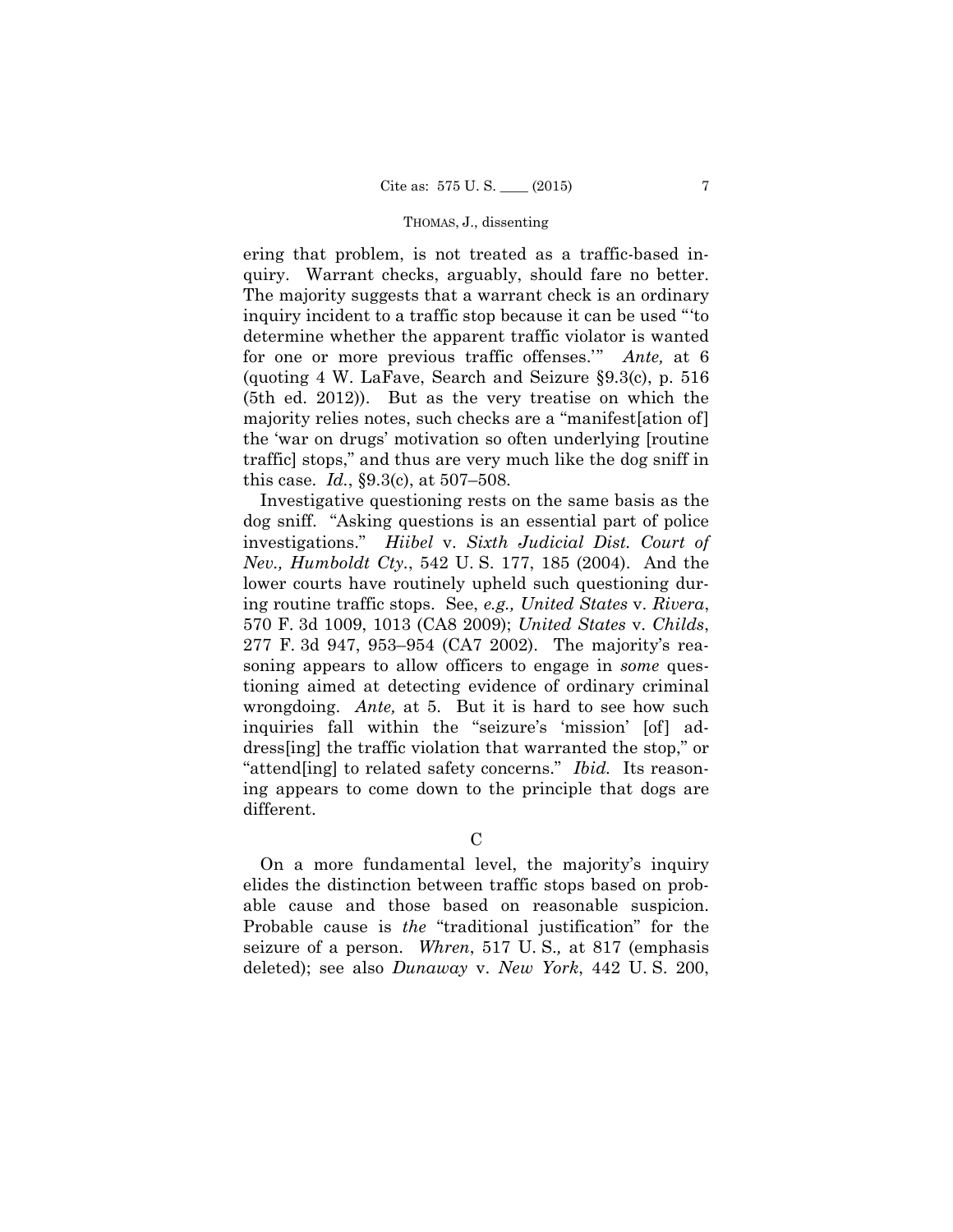207–208 (1979). This Court created an exception to that rule in *Terry* v. *Ohio*, 392 U. S. 1 (1968), permitting "police officers who suspect criminal activity to make limited intrusions on an individual's personal security based on less than probable cause," *Michigan* v. *Summers*, 452 U. S. 692, 698 (1981). Reasonable suspicion is the justification for such seizures. *Prado Navarette* v. *California*, 572 U. S.  $\_, \_\_(2014)$  (slip op., at 3).

Traffic stops can be initiated based on probable cause or reasonable suspicion. Although the Court has commented that a routine traffic stop is "more analogous to a so-called '*Terry* stop' than to a formal arrest," it has rejected the notion "that a traffic stop supported by probable cause may not exceed the bounds set by the Fourth Amendment on the scope of a *Terry* stop." *Berkemer* v. *McCarty*, 468 U. S. 420, 439, and n. 29 (1984) (citation omitted).

 ence in the first place." *Hiibel,* 542 U. S.*,* at 185 (internal Although all traffic stops must be executed reasonably, our precedents make clear that traffic stops justified by reasonable suspicion are subject to additional limitations that those justified by probable cause are not. A traffic stop based on reasonable suspicion, like all *Terry* stops, must be "justified at its inception" and "reasonably related in scope to the circumstances which justified the interferquotation marks omitted). It also "cannot continue for an excessive period of time or resemble a traditional arrest." *Id.,* at 185–186 (citation omitted). By contrast, a stop based on probable cause affords an officer considerably more leeway. In such seizures, an officer may engage in a warrantless arrest of the driver, *Atwater*, 532 U. S.*,* at 354, a warrantless search incident to arrest of the driver, *Riley* v. *California*, 573 U. S. \_\_\_, \_\_\_ (2014) (slip op., at 5), and a warrantless search incident to arrest of the vehicle if it is reasonable to believe evidence relevant to the crime of arrest might be found there, *Arizona* v. *Gant*, 556 U. S. 332, 335 (2009).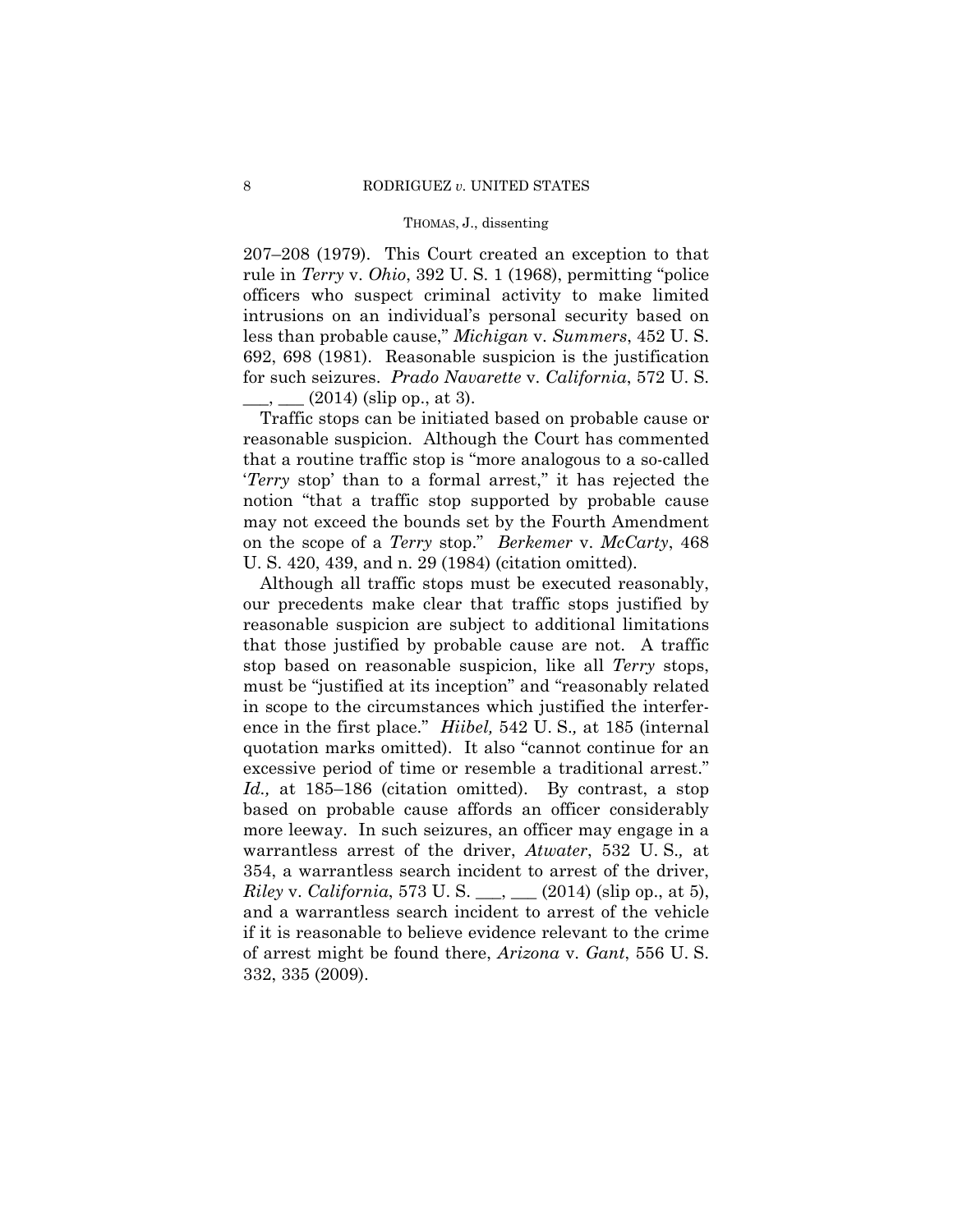The majority casually tosses this distinction aside. It asserts that the traffic stop in this case, which was undisputedly initiated on the basis of probable cause, can last no longer than is in fact necessary to effectuate the mission of the stop. *Ante,* at 8. And, it assumes that the mission of the stop was merely to write a traffic ticket, rather than to consider making a custodial arrest. *Ante,*  at 5. In support of that durational requirement, it relies primarily on cases involving *Terry* stops. See *ante,* at 5–7 (citing *Arizona* v. *Johnson*, 555 U. S. 323 (2009) (analyzing "stop and frisk" of *passenger* in a vehicle temporarily seized for a traffic violation); *United States* v. *Sharpe*, 470 U. S. 675 (1985) (analyzing seizure of individuals based on suspicion of marijuana trafficking); *Florida* v. *Royer*, 460 U. S. 491 (1983) (plurality opinion) (analyzing seizure of man walking through airport on suspicion of narcotics activity)).

The *only* case involving a traffic stop based on probable cause that the majority cites for its rule is *Caballes*. But, that decision provides no support for today's restructuring of our Fourth Amendment jurisprudence. In *Caballes*, the Court made clear that, in the context of a traffic stop supported by probable cause, "a dog sniff would not change the character of a traffic stop that is lawful at its inception and otherwise executed in a reasonable manner." 543 U. S., at 408. To be sure, *the dissent* in *Caballes* would have "appl[ied] *Terry*'s reasonable-relation test . . . to determine whether the canine sniff impermissibly expanded the scope of the initially valid seizure of Caballes." *Id.,* at 420 (GINSBURG, J., dissenting). But even it conceded that the *Caballes* majority had "implicitly [rejected] the application of *Terry* to a traffic stop converted, by calling in a dog, to a drug search." *Id.,* at 421.

By strictly limiting the tasks that define the durational scope of the traffic stop, the majority accomplishes today what the *Caballes* dissent could not: strictly limiting the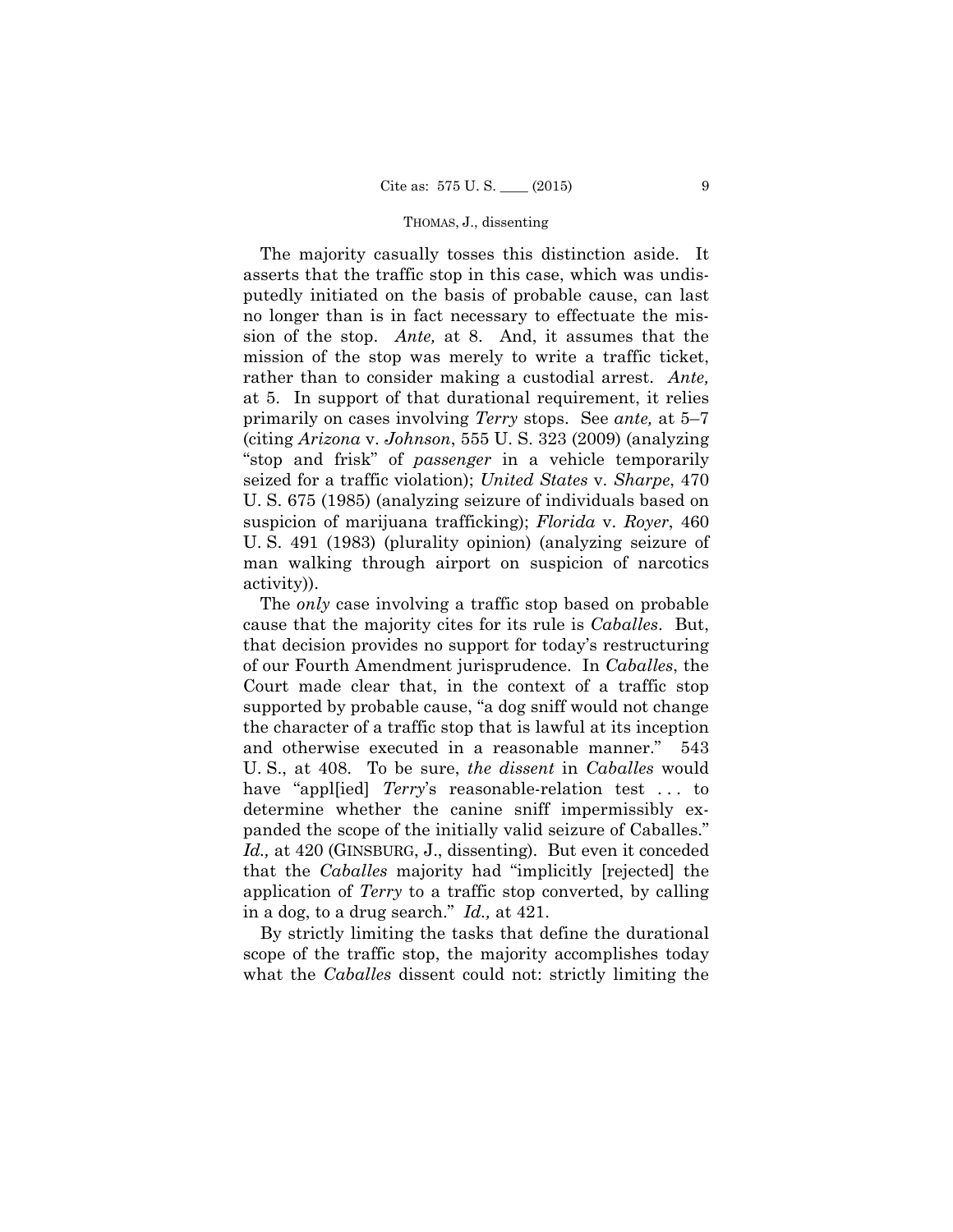scope of an officer's activities during a traffic stop justified by probable cause. In doing so, it renders the difference between probable cause and reasonable suspicion virtually meaningless in this context. That shift is supported neither by the Fourth Amendment nor by our precedents interpreting it. And, it results in a constitutional framework that lacks predictability. Had Officer Struble arrested, handcuffed, and taken Rodriguez to the police station for his traffic violation, he would have complied with the Fourth Amendment. See *Atwater, supra,* at 354– 355. But because he made Rodriguez wait for seven or eight extra minutes until a dog arrived, he evidently committed a constitutional violation. Such a view of the Fourth Amendment makes little sense.

## III

 activity." *Prado Navarette,* 572 U. S.*,* at \_\_\_ (slip op., at 3) Today's revision of our Fourth Amendment jurisprudence was also entirely unnecessary. Rodriguez suffered no Fourth Amendment violation here for an entirely independent reason: Officer Struble had reasonable suspicion to continue to hold him for investigative purposes. Our precedents make clear that the Fourth Amendment permits an officer to conduct an investigative traffic stop when that officer has "a particularized and objective basis for suspecting the particular person stopped of criminal (internal quotation marks omitted). Reasonable suspicion is determined by looking at "the whole picture," *ibid.*, taking into account "the factual and practical considerations of everyday life on which reasonable and prudent men, not legal technicians, act," *Ornelas* v. *United States*, 517 U. S. 690, 695 (1996) (internal quotation marks omitted).

 number of reasons. When he approached the vehicle, he Officer Struble testified that he first became suspicious that Rodriguez was engaged in criminal activity for a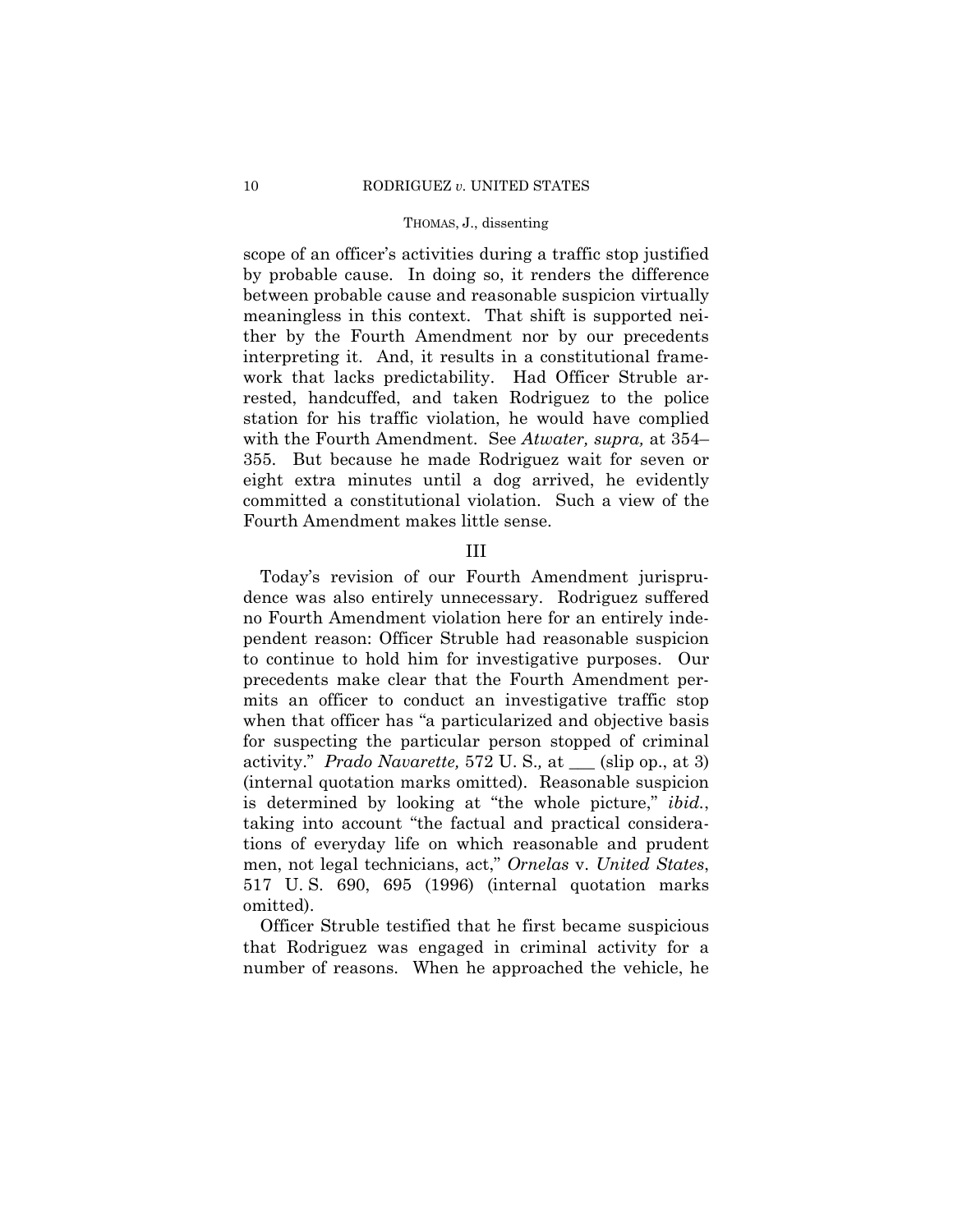smelled an "overwhelming odor of air freshener coming from the vehicle," which is, in his experience, "a common attempt to conceal an odor that [people] don't want . . . to be smelled by the police." App. 20–21. He also observed, upon approaching the front window on the passenger side of the vehicle, that Rodriguez's passenger, Scott Pollman, appeared nervous. Pollman pulled his hat down low, puffed nervously on a cigarette, and refused to make eye contact with him. The officer thought he was "more nervous than your typical passenger" who "do[esn't] have anything to worry about because [t]hey didn't commit a [traffic] violation." *Id.*, at 34.

Officer Struble's interactions with the vehicle's occupants only increased his suspicions. When he asked Rodriguez why he had driven onto the shoulder, Rodriguez claimed that he swerved to avoid a pothole. But that story could not be squared with Officer Struble's observation of the vehicle slowly driving off the road before being jerked back onto it. And when Officer Struble asked Pollman where they were coming from and where they were going, Pollman told him they were traveling from Omaha, Nebraska, back to Norfolk, Nebraska, after looking at a vehicle they were considering purchasing. Pollman told the officer that he had neither seen pictures of the vehicle nor confirmed title before the trip. As Officer Struble explained, it "seemed suspicious" to him "to drive . . . approximately two hours . . . late at night to see a vehicle sight unseen to possibly buy it," *id.,* at 26, and to go from Norfolk to Omaha to look at it because "[u]sually people leave Omaha to go get vehicles, not the other way around" due to higher Omaha taxes, *id.,* at 65.

These facts, taken together, easily meet our standard for reasonable suspicion. "[N]ervous, evasive behavior is a pertinent factor in determining reasonable suspicion," *Illinois* v. *Wardlow*, 528 U. S. 119, 124 (2000), and both vehicle occupants were engaged in such conduct. The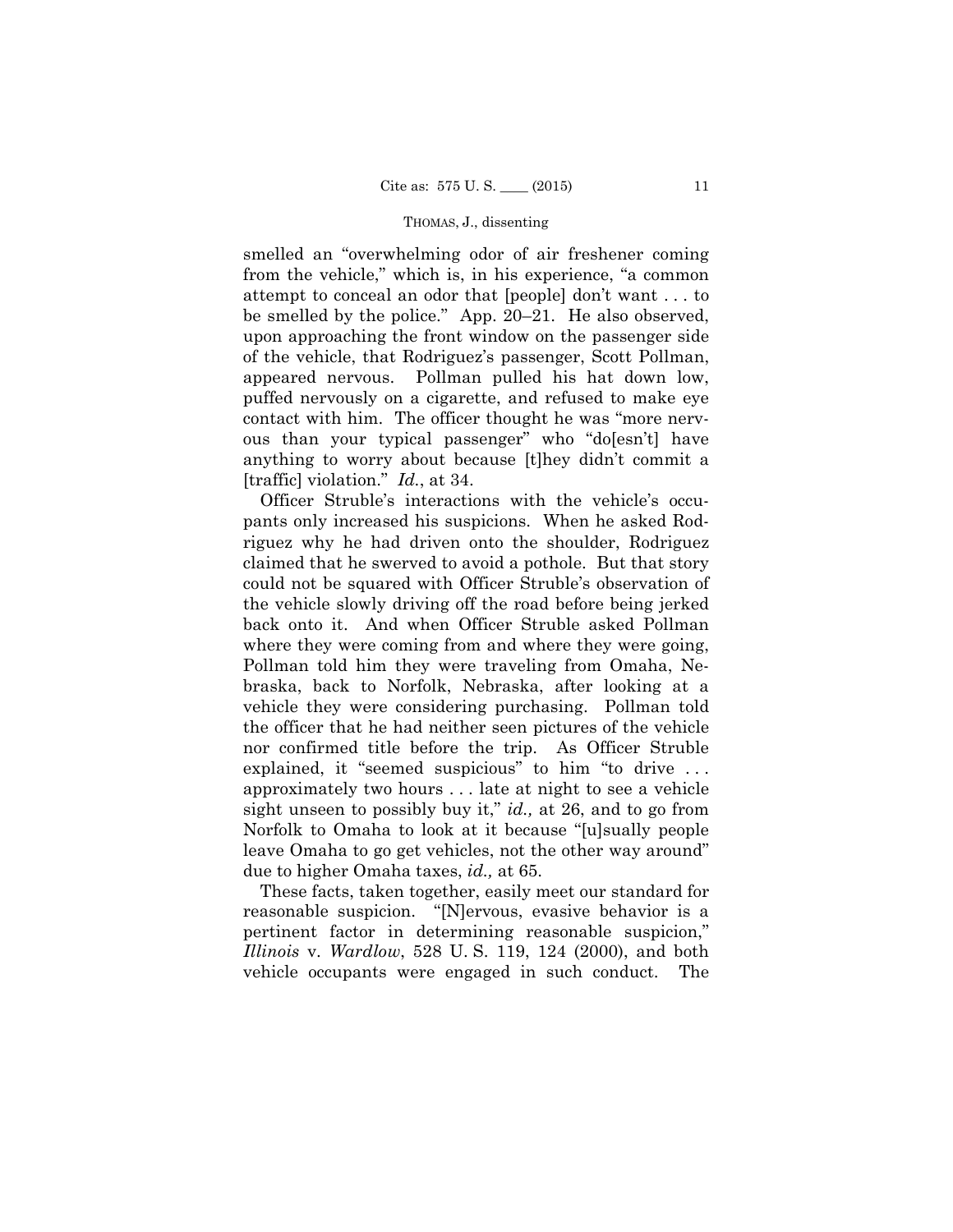officer also recognized heavy use of air freshener, which, in his experience, indicated the presence of contraband in the vehicle. "[C]ommonsense judgments and inferences about human behavior" further support the officer's conclusion that Pollman's story about their trip was likely a cover story for illegal activity. *Id.,* at 125. Taking into account all the relevant facts, Officer Struble possessed reasonable suspicion of criminal activity to conduct the dog sniff.

Rodriguez contends that reasonable suspicion cannot exist because each of the actions giving rise to the officer's suspicions could be entirely innocent, but our cases easily dispose of that argument. Acts that, by themselves, might be innocent can, when taken together, give rise to reasonable suspicion. *United States* v. *Arvizu*, 534 U. S. 266, 274–275 (2002). *Terry* is a classic example, as it involved two individuals repeatedly walking back and forth, looking into a store window, and conferring with one another as well as with a third man. 392 U. S., at 6. The Court reasoned that this "series of acts, each of them perhaps innocent in itself, . . . together warranted further investigation," *id.,* at 22, and it has reiterated that analysis in a number of cases, see, *e.g., Arvizu*, *supra,* at 277; *United States* v. *Sokolow*, 490 U. S. 1, 9–10 (1989). This one is no different.

\* \* \*

I would conclude that the police did not violate the Fourth Amendment here. Officer Struble possessed probable cause to stop Rodriguez for driving on the shoulder, and he executed the subsequent stop in a reasonable manner. Our decision in *Caballes* requires no more. The majority's holding to the contrary is irreconcilable with *Caballes* and a number of other routine police practices, distorts the distinction between traffic stops justified by probable cause and those justified by reasonable suspicion, and abandons reasonableness as the touchstone of the Fourth Amendment. I respectfully dissent.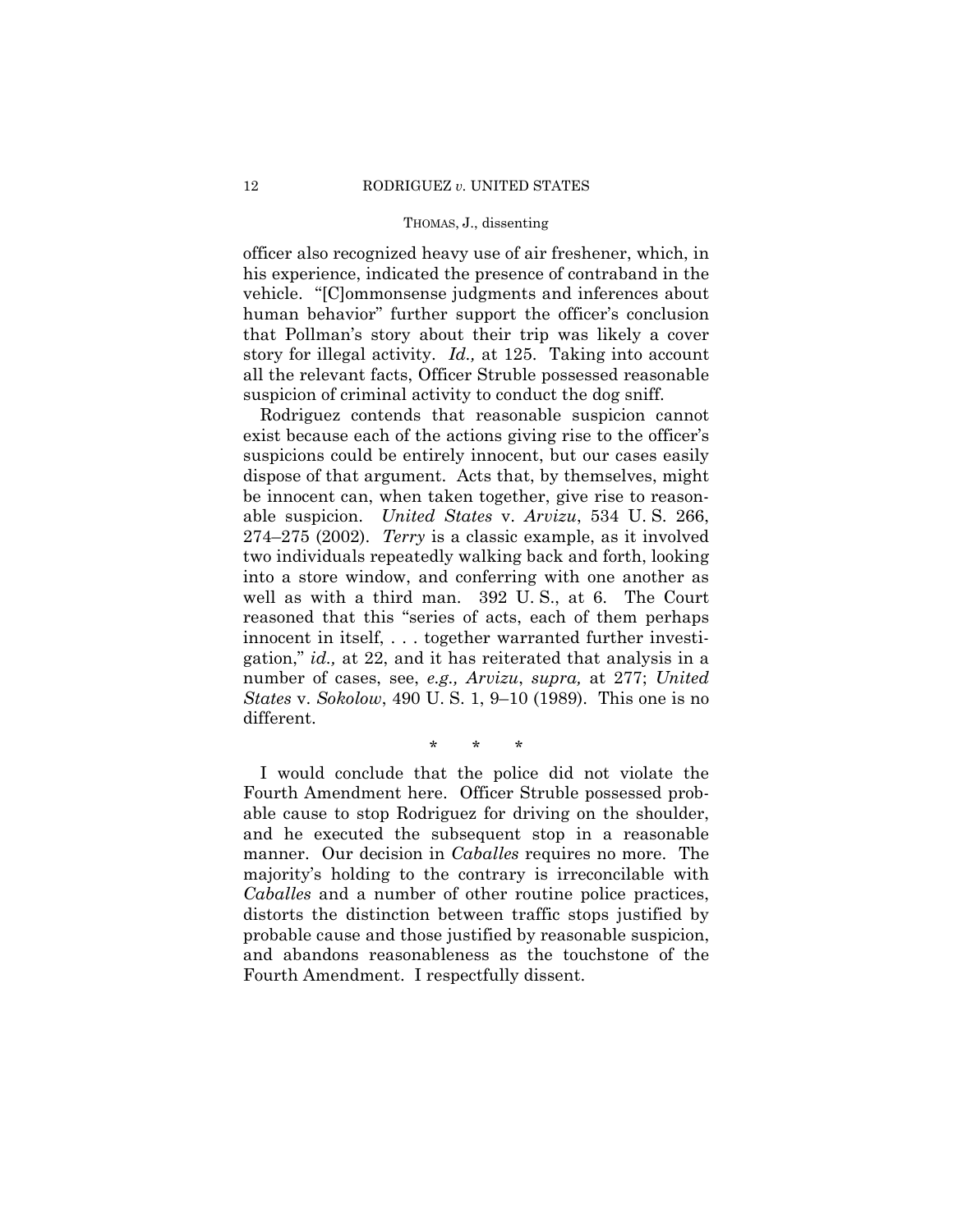### $\frac{1}{2}$  , where  $\frac{1}{2}$ **SUPREME COURT OF THE UNITED STATES**

#### $\frac{1}{2}$  ,  $\frac{1}{2}$  ,  $\frac{1}{2}$  ,  $\frac{1}{2}$  ,  $\frac{1}{2}$  ,  $\frac{1}{2}$ No. 13–9972

## DENNYS RODRIGUEZ, PETITIONER *v.* UNITED STATES

## ON WRIT OF CERTIORARI TO THE UNITED STATES COURT OF APPEALS FOR THE EIGHTH CIRCUIT

#### [April 21, 2015]

## JUSTICE ALITO, dissenting.

 have reasonable suspicion that the car contained drugs. This is an unnecessary,<sup>1</sup> impractical, and arbitrary decision. It addresses a purely hypothetical question: whether the traffic stop in this case *would be* unreasonable if the police officer, prior to leading a drug-sniffing dog around the exterior of petitioner's car, did not already In fact, however, the police officer *did have* reasonable suspicion, and, as a result, the officer was justified in detaining the occupants for the short period of time (seven or eight minutes) that is at issue.

 cion." *Ante*, at 11 (dissenting opinion); see also, *e.g.*, *United*  The relevant facts are not in dispute. Officer Struble, who made the stop, was the only witness at the suppression hearing, and his testimony about what happened was not challenged. Defense counsel argued that the facts recounted by Officer Struble were insufficient to establish reasonable suspicion, but defense counsel did not dispute those facts or attack the officer's credibility. Similarly, the Magistrate Judge who conducted the hearing did not question the officer's credibility. And as JUSTICE THOMAS's opinion shows, the facts recounted by Officer Struble "easily meet our standard for reasonable suspi-

——————

<sup>1</sup>See Brief in Opposition 11–14.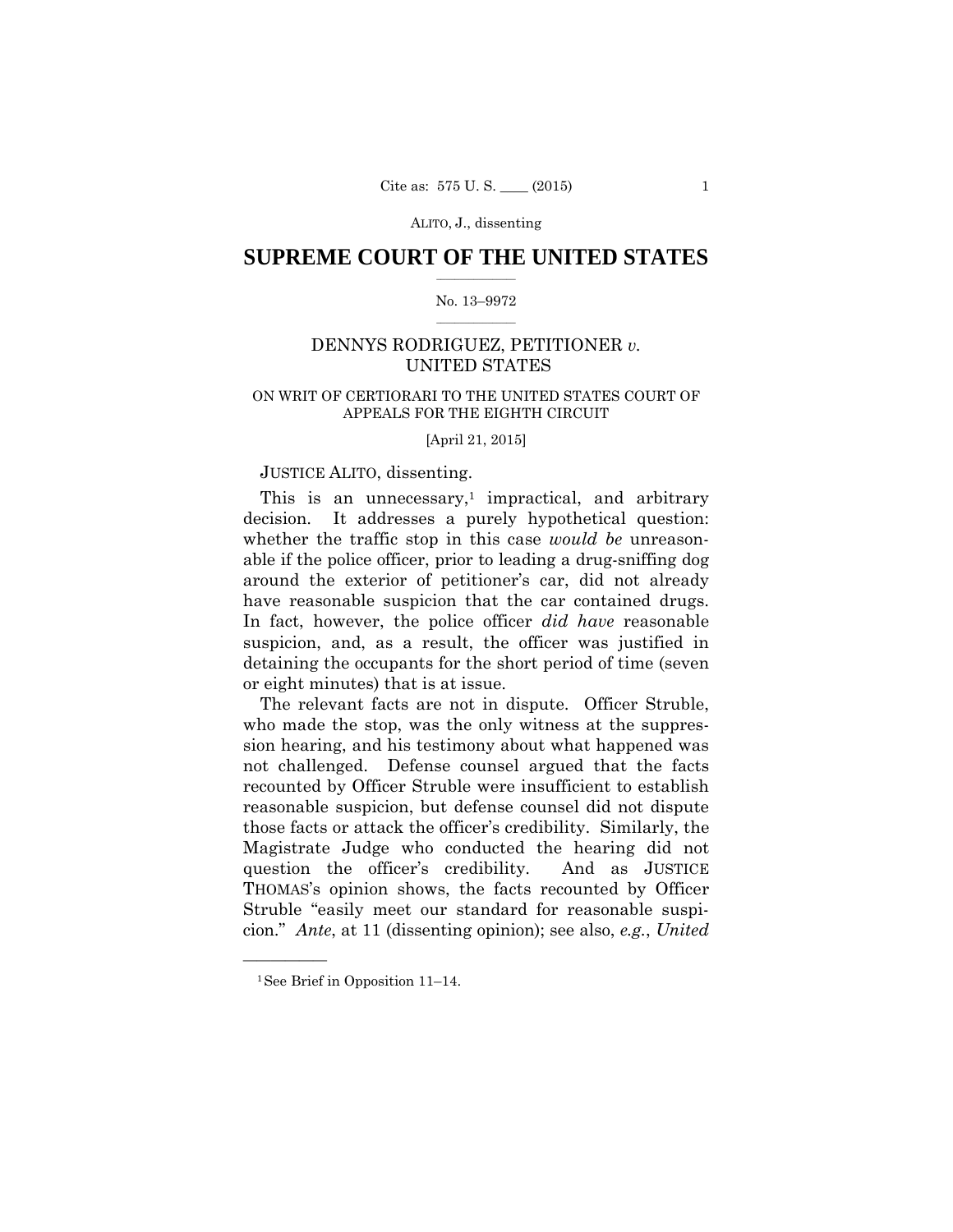*States* v. *Carpenter*, 462 F. 3d 981, 986–987 (CA8 2006) (finding reasonable suspicion for a dog sniff based on implausible travel plans and nervous conduct); *United States* v. *Ludwig*, 641 F. 3d 1243, 1248–1250 (CA10 2011) (finding reasonable suspicion for a dog sniff where, among other things, the officer smelled "strong masking odors," the defendant's "account of his travel was suspect," and the defendant "was exceptionally nervous throughout his encounter").

Not only does the Court reach out to decide a question not really presented by the facts in this case, but the Court's answer to that question is arbitrary. The Court refuses to address the real Fourth Amendment question: whether the stop was unreasonably prolonged. Instead, the Court latches onto the fact that Officer Struble delivered the warning prior to the dog sniff and proclaims that the authority to detain based on a traffic stop ends when a citation or warning is handed over to the driver. The Court thus holds that the Fourth Amendment was violated, not because of the length of the stop, but simply because of the sequence in which Officer Struble chose to perform his tasks.

This holding is not only arbitrary; it is perverse since Officer Struble chose that sequence for the purpose of protecting his own safety and possibly the safety of others. See App. 71–72. Without prolonging the stop, Officer Struble could have conducted the dog sniff while one of the tasks that the Court regards as properly part of the traffic stop was still in progress, but that sequence would have entailed unnecessary risk. At approximately 12:19 a.m., after collecting Pollman's driver's license, Officer Struble did two things. He called in the information needed to do a records check on Pollman (a step that the Court recognizes was properly part of the traffic stop), and he requested that another officer report to the scene. Officer Struble had decided to perform a dog sniff but did not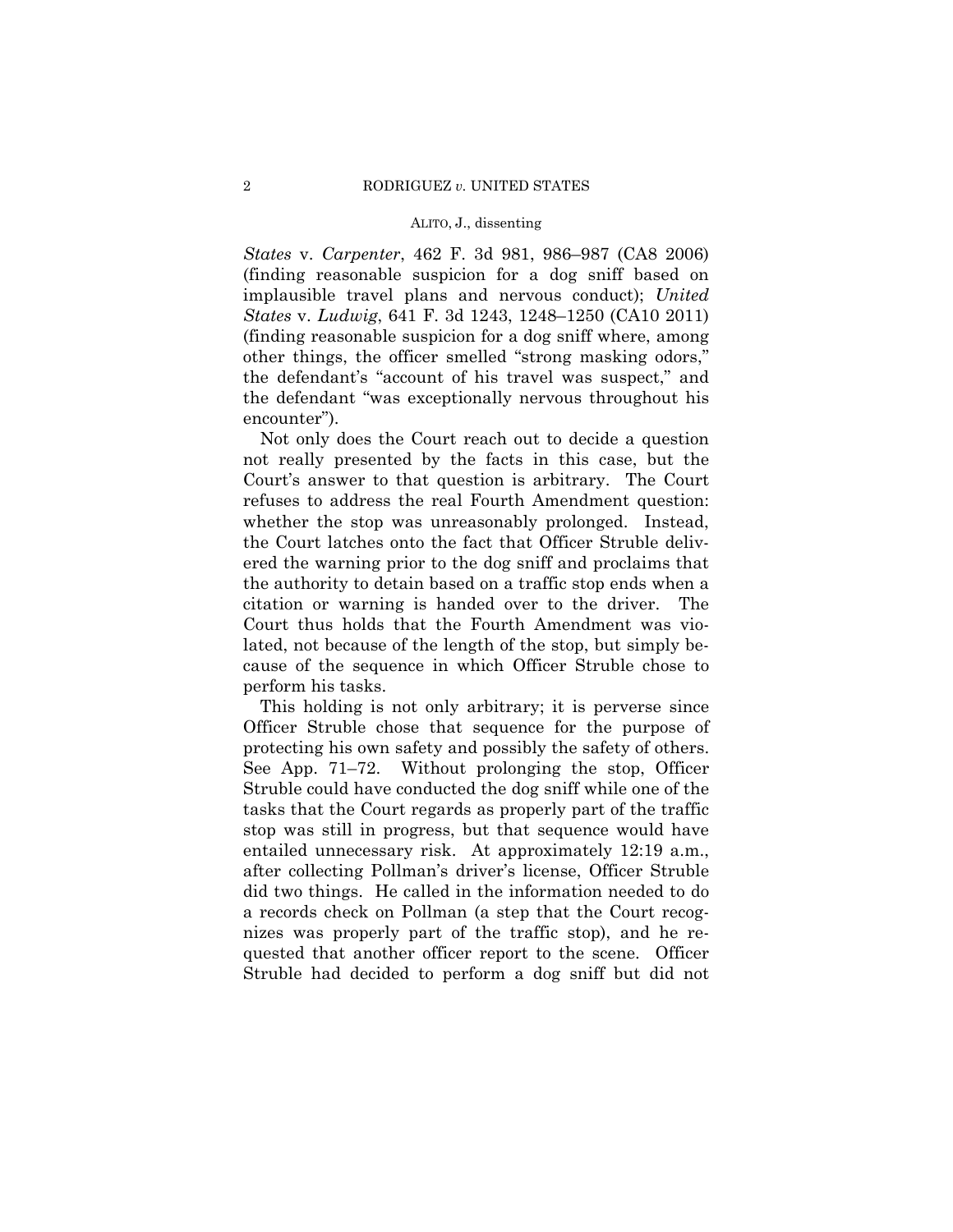want to do that without another officer present. When occupants of a vehicle who know that their vehicle contains a large amount of illegal drugs see that a drugsniffing dog has alerted for the presence of drugs, they will almost certainly realize that the police will then proceed to search the vehicle, discover the drugs, and make arrests. Thus, it is reasonable for an officer to believe that an alert will increase the risk that the occupants of the vehicle will attempt to flee or perhaps even attack the officer. See, *e.g., United States* v. *Dawdy*, 46 F. 3d 1427, 1429 (CA8 1995) (recounting scuffle between officer and defendant after drugs were discovered).

 lawful when the officer made the *reasonable* decision to wait In this case, Officer Struble was concerned that he was outnumbered at the scene, and he therefore called for backup and waited for the arrival of another officer before conducting the sniff. As a result, the sniff was not completed until seven or eight minutes after he delivered the warning. But Officer Struble could have proceeded with the dog sniff while he was waiting for the results of the records check on Pollman and before the arrival of the second officer. The drug-sniffing dog was present in Officer Struble's car. If he had chosen that riskier sequence of events, the dog sniff would have been completed before the point in time when, according to the Court's analysis, the authority to detain for the traffic stop ended. Thus, an action that would have been lawful had the officer made the *unreasonable* decision to risk his life became una few minutes for backup. Officer Struble's error apparently—was following prudent procedures motivated by legitimate safety concerns. The Court's holding therefore makes no practical sense. And nothing in the Fourth Amendment, which speaks of *reasonableness*, compels this arbitrary line.

The rule that the Court adopts will do little good going